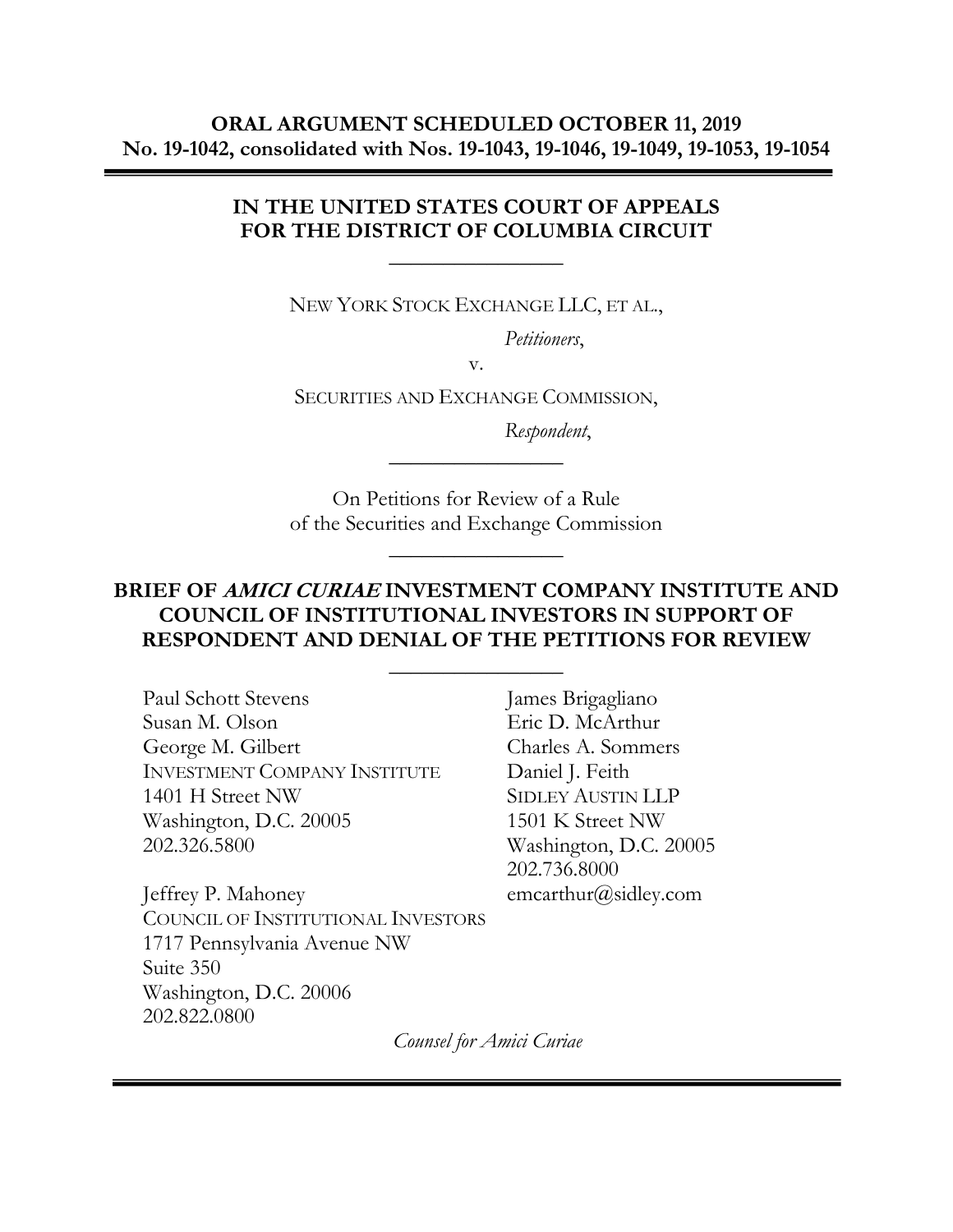#### **CERTIFICATE AS TO PARTIES, RULINGS, AND RELATED CASES**

**(A) Parties and Amici:** Except for *amici* Investment Company Institute, Council of Institutional Investors, Investors Exchange LLC, GTS Securities LLC, Citadel Securities LLC, and IMC Chicago, LLC, and any *amici* who have not yet appeared in this appeal, all parties, intervenors, and *amici* that appeared in the proceedings below and that appear in this Court are listed in petitioners' brief.

**(B) Ruling under Review:** The rule under review is the Securities and Exchange Commission's final rule entitled Transaction Fee Pilot for NMS Stocks, Release No. 34-84875, 84 Fed. Reg. 5202 (Feb. 20, 2019).

**(C) Related Cases:** These consolidated cases have not previously been before this Court or any other court. To *amici*'s knowledge, there are no other related cases.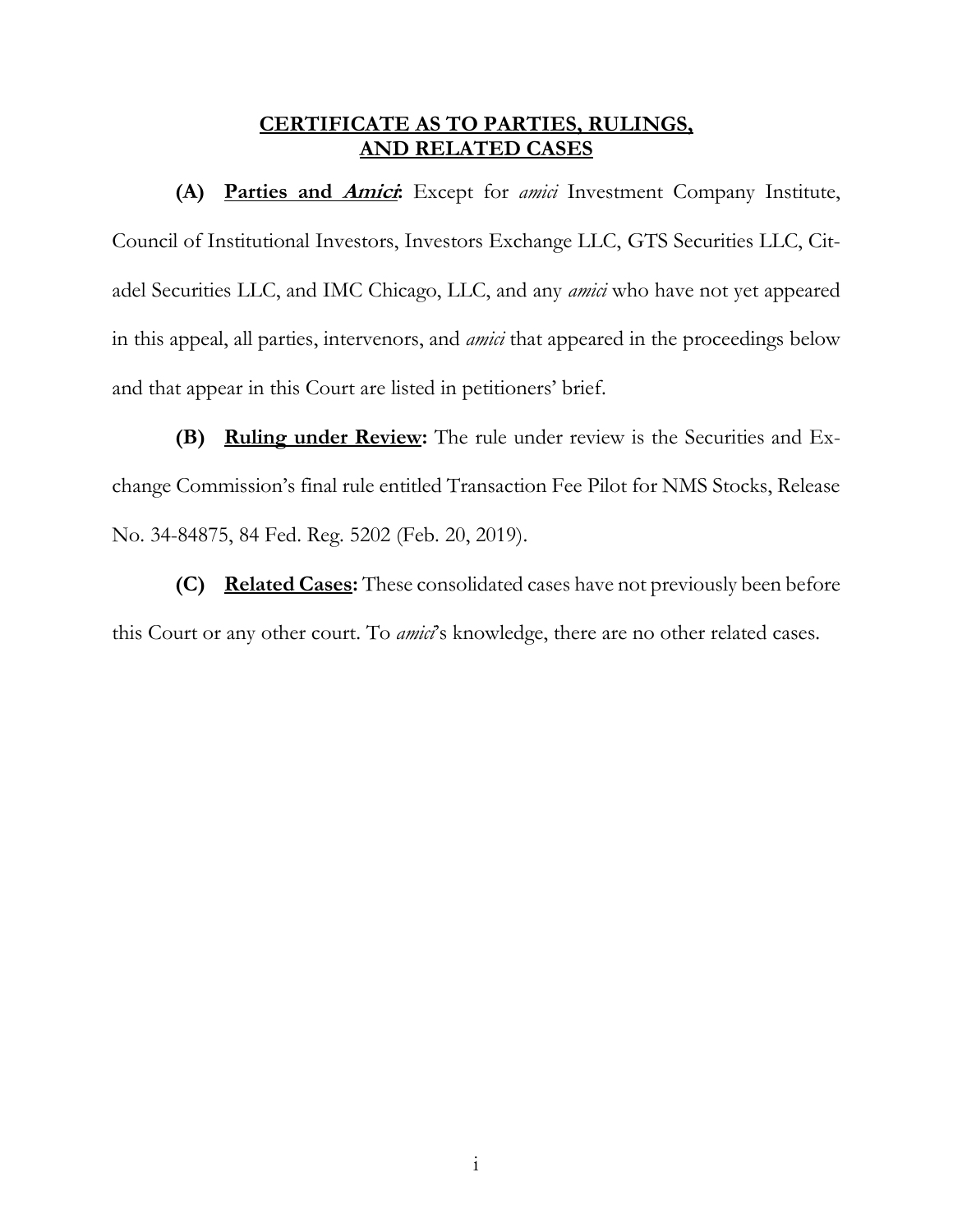#### **CORPORATE DISCLOSURE STATEMENT**

The Investment Company Institute ("ICI") is the leading association representing regulated funds globally, including mutual funds, exchange-traded funds, closedend funds, and unit investment trusts in the United States, and similar funds offered to investors in jurisdictions worldwide. ICI seeks to encourage adherence to high ethical standards, promote public understanding, and otherwise advance the interests of funds, their shareholders, directors, and advisers. ICI's members manage total assets of US\$23.3 trillion in the U.S., serving more than 100 million U.S. shareholders, and US\$6.9 trillion in assets in other jurisdictions. ICI carries out its international work through ICI Global, with offices in London, Hong Kong, and Washington, DC. ICI has no parent company, and no publicly held company owns ten percent or more of its stock.

The Council of Institutional Investors ("CII") is a nonprofit, nonpartisan association of pension funds, other employee benefit funds, endowments and foundations, with combined assets of approximately \$4 trillion. CII's non-voting members include asset management firms with more than \$35 trillion under management. CII is a leading voice for effective corporate governance, strong shareowner rights and vibrant, transparent and fair capital markets. CII promotes policies that enhance long-term value for U.S. institutional asset owners and their beneficiaries. CII has no parent company, and no publicly held company owns ten percent or more of its stock.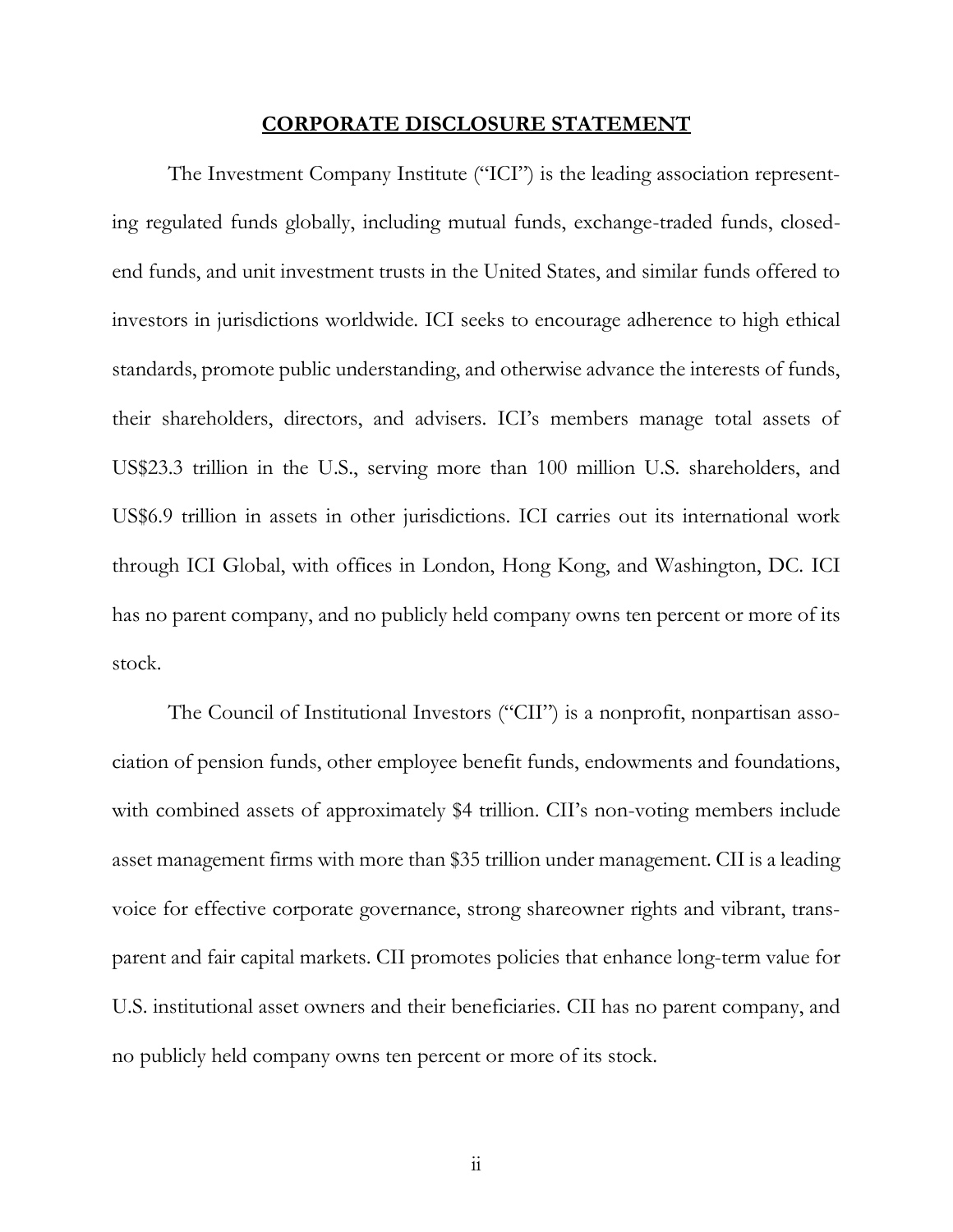## **TABLE OF CONTENTS**

|     |                                                                                                                                         | CERTIFICATE AS TO PARTIES, RULINGS, AND RELATED CASES                    |  |
|-----|-----------------------------------------------------------------------------------------------------------------------------------------|--------------------------------------------------------------------------|--|
|     |                                                                                                                                         |                                                                          |  |
|     |                                                                                                                                         |                                                                          |  |
|     |                                                                                                                                         |                                                                          |  |
|     |                                                                                                                                         |                                                                          |  |
|     |                                                                                                                                         |                                                                          |  |
| Ι.  |                                                                                                                                         | The SEC Reasonably Concluded That The Maker-Taker Model Presents         |  |
|     | A.                                                                                                                                      | Maker-taker pricing creates conflicts of interest that can undermine the |  |
|     | <b>B.</b>                                                                                                                               |                                                                          |  |
|     | $\mathcal{C}$ .                                                                                                                         |                                                                          |  |
| II. | The Commission Reasonably Explained Why The Alternatives The<br>Exchanges Proposed Were Insufficient To Achieve The Pilot's Purposes 21 |                                                                          |  |
|     |                                                                                                                                         |                                                                          |  |
|     |                                                                                                                                         |                                                                          |  |
|     |                                                                                                                                         |                                                                          |  |
|     |                                                                                                                                         |                                                                          |  |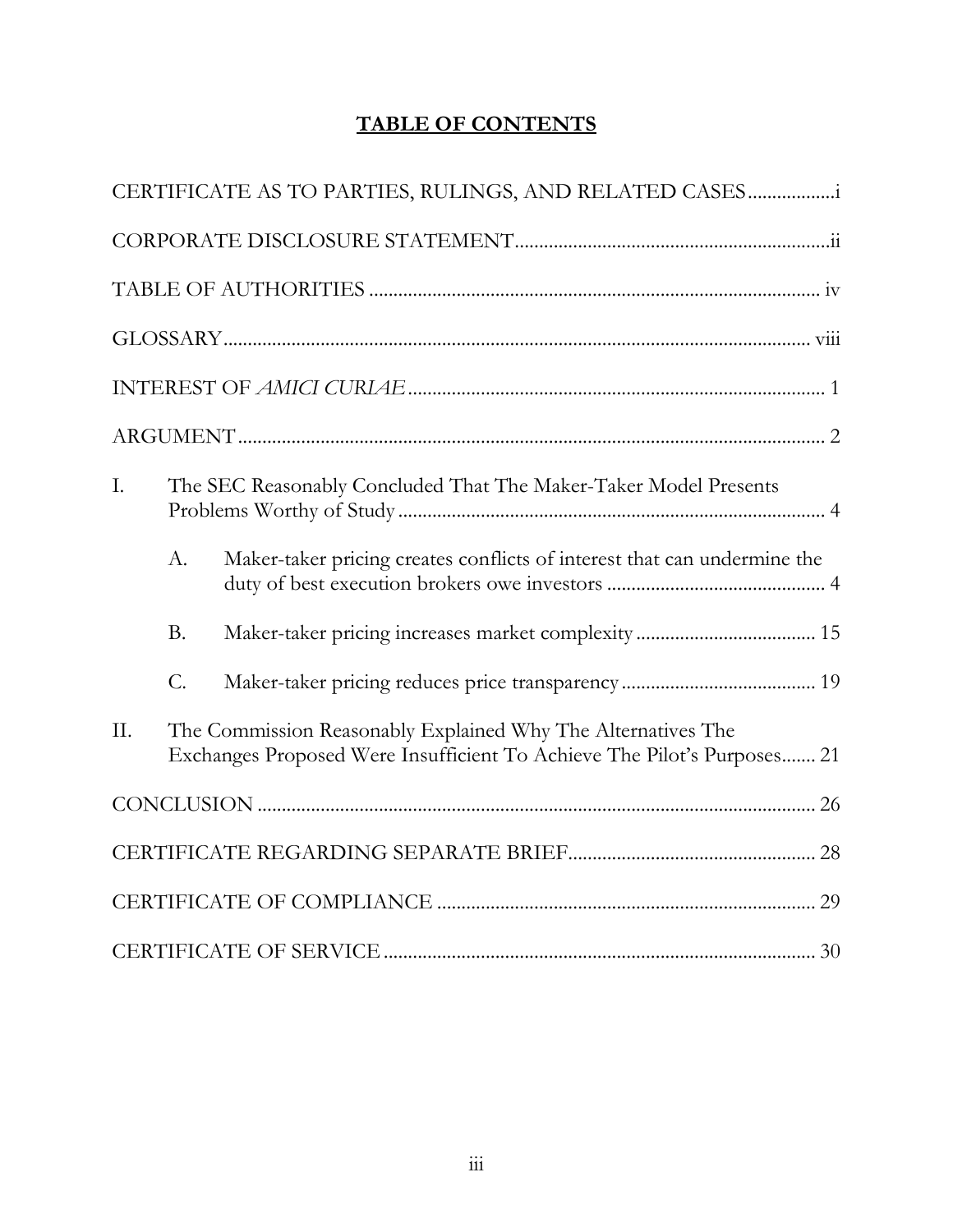# **TABLE OF AUTHORITIES**

## **Cases**

| Cent. Me. Power Co. v. FERC,                                            |
|-------------------------------------------------------------------------|
| Newton v. Merrill, Lynch, Pierce, Fenner & Smith, Inc.,                 |
| Taylor v. FAA,                                                          |
| <b>Statute and Regulations</b>                                          |
|                                                                         |
|                                                                         |
|                                                                         |
|                                                                         |
| Concept Release on Equity Market Structure, 75 Fed. Reg. 3594 (Jan. 14, |
| *Disclosure of Order Handling Information, 81 Fed. Reg. 49,432 (June    |
| Amendments to Disclosure of Order Handling Information, 83 Fed.         |
| *Transaction Fee Pilot for NMS Stocks, 84 Fed Reg. 5202 (Feb. 20,       |

\*Authorities chiefly relied upon are marked with asterisks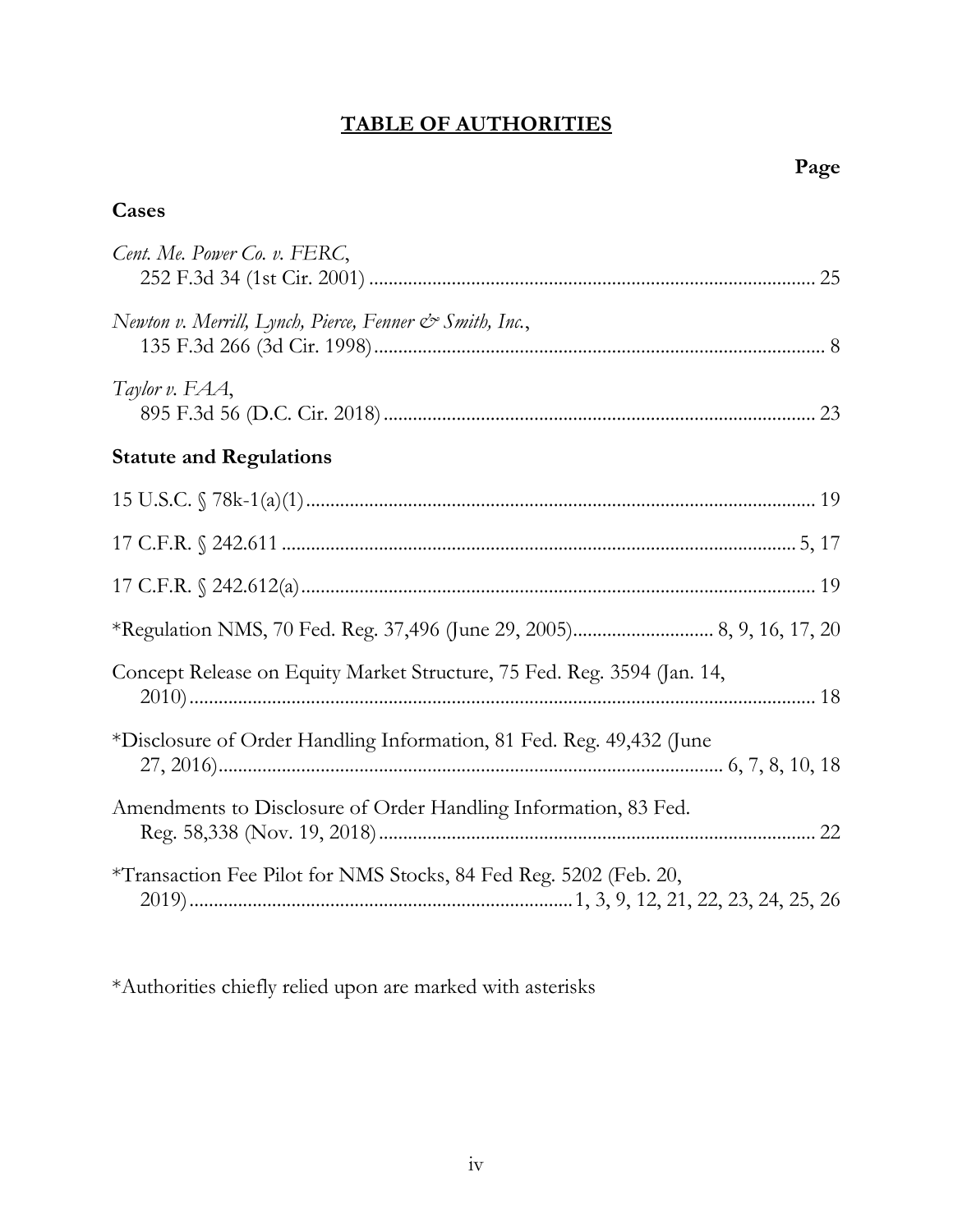## **Administrative Decision**

| In re EDGA Exch., Inc. $\mathcal O$ EDGX Exch., Inc.,<br>Exchange Act Release No. 34-74032, 2015 WL 13016515 (Jan. 12,                                                                                                                        |  |
|-----------------------------------------------------------------------------------------------------------------------------------------------------------------------------------------------------------------------------------------------|--|
| <b>Legislative History</b>                                                                                                                                                                                                                    |  |
| Conflicts of Interest, Investor Loss of Confidence, and High Speed Trading in U.S.<br>Stock Markets Before the S. Comm. on Homeland Sec. & Governmental<br>Affairs, Permanent Subcomm. on Investigations, 113th Cong. 6, 32 (2014)  13, 14    |  |
| The Role of Regulation in Shaping Equity Market Structure and Electronic Trading<br>Before the S. Comm. Banking, Housing, & Urban Affairs, 113th Cong. 42                                                                                     |  |
| <b>Scholarly Authorities</b>                                                                                                                                                                                                                  |  |
| Robert Battalio et al., Can Brokers Have it All? On the Relation Between<br>Make-Take Fees and Limit Order Execution Quality, 71 J. Fin. 2193                                                                                                 |  |
| Stanislav Dolgopolov, The Maker-Taker Pricing Model and Its Impact on the<br>Securities Market Structure: A Can of Worms for Securities Fraud?, 8 Va. L.                                                                                      |  |
| <b>Other Authorities</b>                                                                                                                                                                                                                      |  |
| Cboe Exch., Inc., Choe BZX U.S. Equities Exchange Fee Schedule: Effective<br><i>July 12, 2019</i> ,<br>https://markets.cboe.com/us/equities/membership/fee_schedule/b                                                                         |  |
| Cboe Global Markets, Inc., Annual Report (Form 10-K) (Feb. 22, 2019)  16                                                                                                                                                                      |  |
| Council of Institutional Investors, Policies on Other Issues: Guiding Principles<br>for Trading Practices, Commission Levels, Soft Dollars and Commission Recap-<br>ture,<br>https://www.cii.org/policies_other_issues#principles_trading_com |  |
|                                                                                                                                                                                                                                               |  |
| Fin. Indus. Regulatory Auth., Regulatory Notice 15-46 (Nov. 2015),<br>https://www.finra.org/sites/default/files/notice_doc_file_ref/Notic                                                                                                     |  |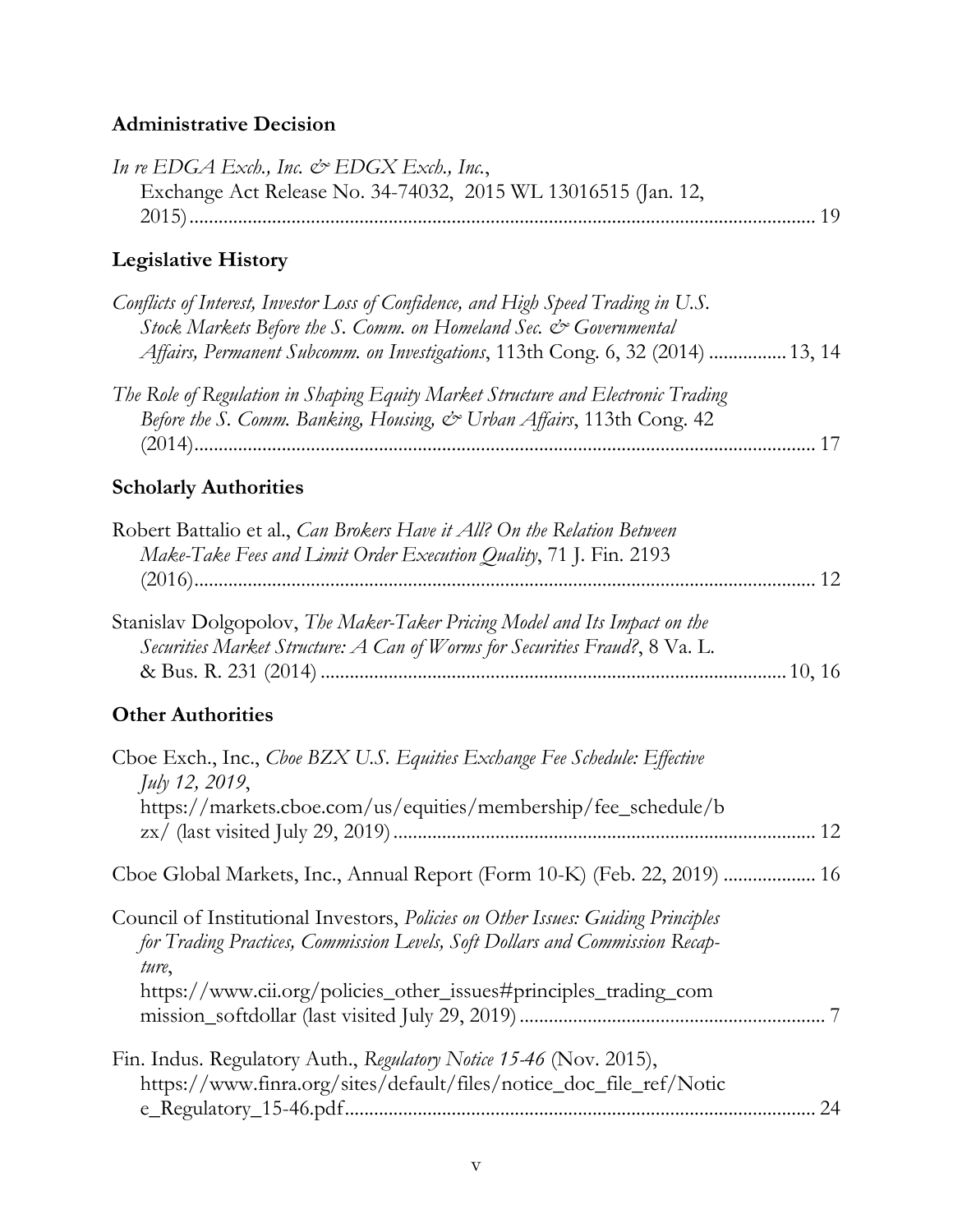| Fin. Indus. Regulatory Auth., Rule 5310, http://finra.com-<br>plinet.com/en/display/display_main.html?rbid=2403&ele-                                                                                                                      |  |
|-------------------------------------------------------------------------------------------------------------------------------------------------------------------------------------------------------------------------------------------|--|
| ICE's Six Recommendations for Reforming Markets, Wall St. J. (Dec. 18,<br>2014), https://blogs.wsj.com/moneybeat/2014/12/18/ices-six-                                                                                                     |  |
| Letter from Elizabeth K. King, General Counsel, NYSE, to Brent J.<br>Fields, Secretary, SEC (May 31, 2018),<br>https://www.sec.gov/comments/s7-05-18/s70518-3755194-                                                                      |  |
| Letter from Carl Levin, U.S. Senator, to Mary Jo White, Chairman, SEC<br>(July 9, 2014),<br>https://www.hsgac.senate.gov/imo/media/doc/Ltr%20to%20SEC<br>%20Chairman%20White%20re%20Equity%20Market%20Structure                           |  |
| Letter from Joe Ratterman, CEO, BATS, to U.S. Secs. Indus.<br>Participants (Jan. 6, 2015), http://advisorselect.com/tran-<br>script/BATSGlobalMarkets/open-letter-to-the-u-s-securities-industry13, 14, 20                                |  |
| Letter from Charles E. Schumer, U.S. Senator, to Mary Schapiro, Chair-<br>man, SEC (May 10, 2012),<br>https://web.archive.org/web/20120517005607/http://www.schume                                                                        |  |
| Letter from Edward T. Tilly, Chairman & CEO, Cboe Global Mkts.,<br>Inc., to Brent J. Fields, Secretary, SEC, on Proposed Transaction Fee<br>Pilot for NMS Stocks (May 25, 2018),<br>https://www.sec.gov/comments/s7-05-18/s70518-3718531- |  |
| *Memorandum from the SEC Div. of Trading & Markets, Maker Taker<br>Fees on Equities Exchanges (Oct. 20, 2015),<br>https://www.sec.gov/spotlight/emsac/memo-maker-taker-fees-on-                                                           |  |
| Nasdaq Global Trading & Market Servs., Post-Only Order (2017),<br>https://www.nasdaqtrader.com/content/ProductsServices/Trading/                                                                                                          |  |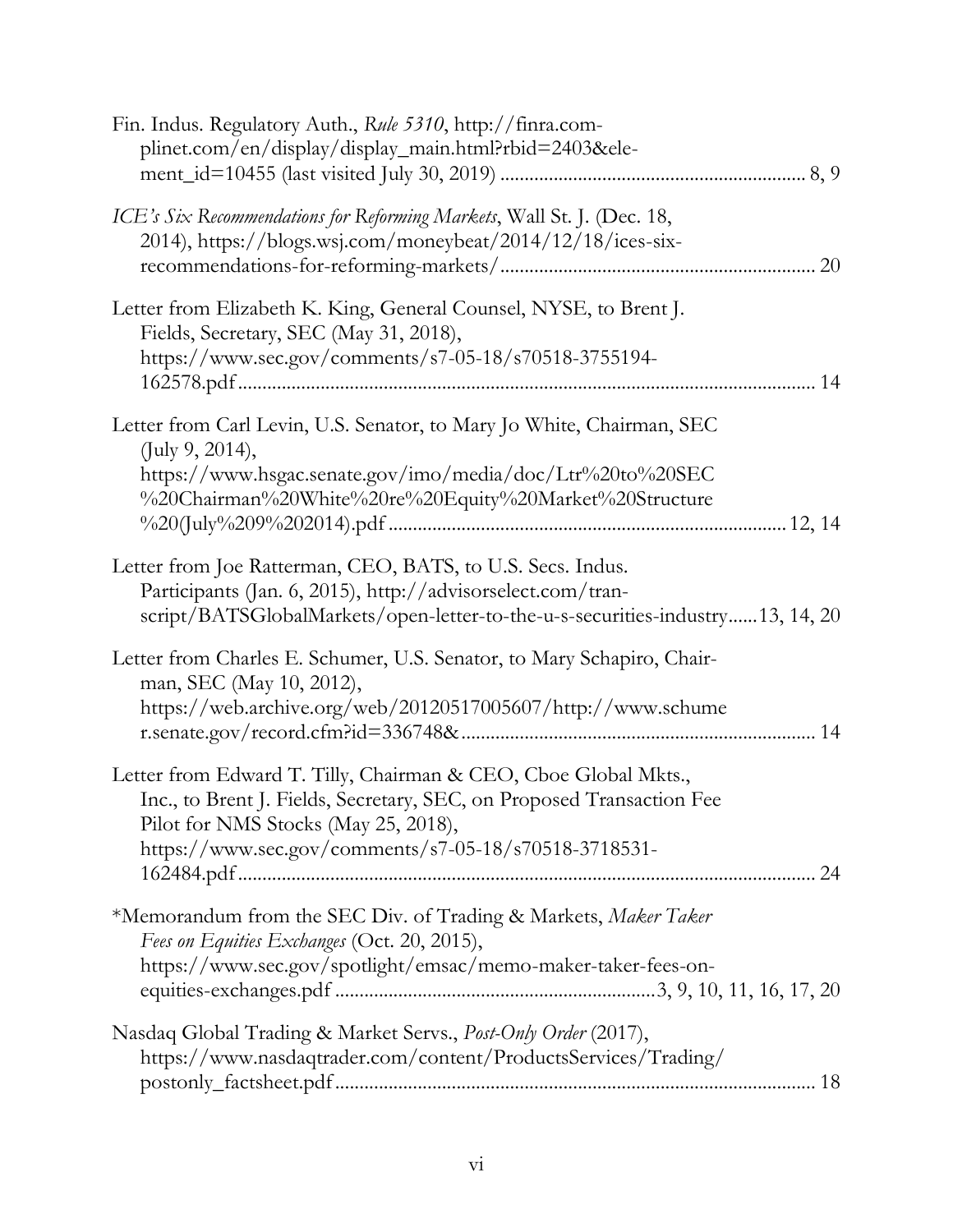| SEC, Fast Answers: Limit Orders, https://www.sec.gov/fast-                                                                                                                                                                                                                  |  |
|-----------------------------------------------------------------------------------------------------------------------------------------------------------------------------------------------------------------------------------------------------------------------------|--|
| SEC, Form ATS-N Filings and Information, https://<br>www.sec.gov/divisions/marketreg/form-ats-n-filings.htm (last                                                                                                                                                           |  |
| Jeffrey Sprecher, Chairman & CEO, Intercontinental Exchange Grp.,<br>Inc., 15th Annual Credit Suisse Financial Services Forum (Feb. 12, 2014),<br>http://ir.theice.com/~/media/Files/I/Ice-IR/events-                                                                       |  |
| Christine Stebbins, ICE CEO Sprecher Wants Regulators To Look at Maker-<br>Taker' Trading, Reuters (Jan. 26, 2014), https://www.reuters.com/arti-<br>cle/us-intercontinentalexchange-nyse-spreche/ice-ceo-sprecher-<br>wants-regulators-to-look-at-maker-taker-trading-idUS |  |
| U.S. Dep't of the Treasury, A Financial System that Creates Economic<br>Opportunities: Capital Markets (Oct. 2017),<br>https://www.treasury.gov/press-center/press-<br>releases/documents/a-financial-system-capital-markets-final-final.pdf 15                             |  |
| Mary Jo White, Chairman, SEC, Keynote Address at the Security<br>Traders Association Annual Market Structure Conference: Equity<br>Market Structure in 2016 and for the Future (Sept. 14, 2016),<br>https://www.sec.gov/news/speech/white-equity-market-structure-          |  |
| Mary Jo White, Chairman, SEC, Speech to Sandler O'Neill & Partners,<br>L.P. Global Exchange & Brokerage Conference: Enhancing Our Equity<br>Market Structure (June 5, 2014),                                                                                                |  |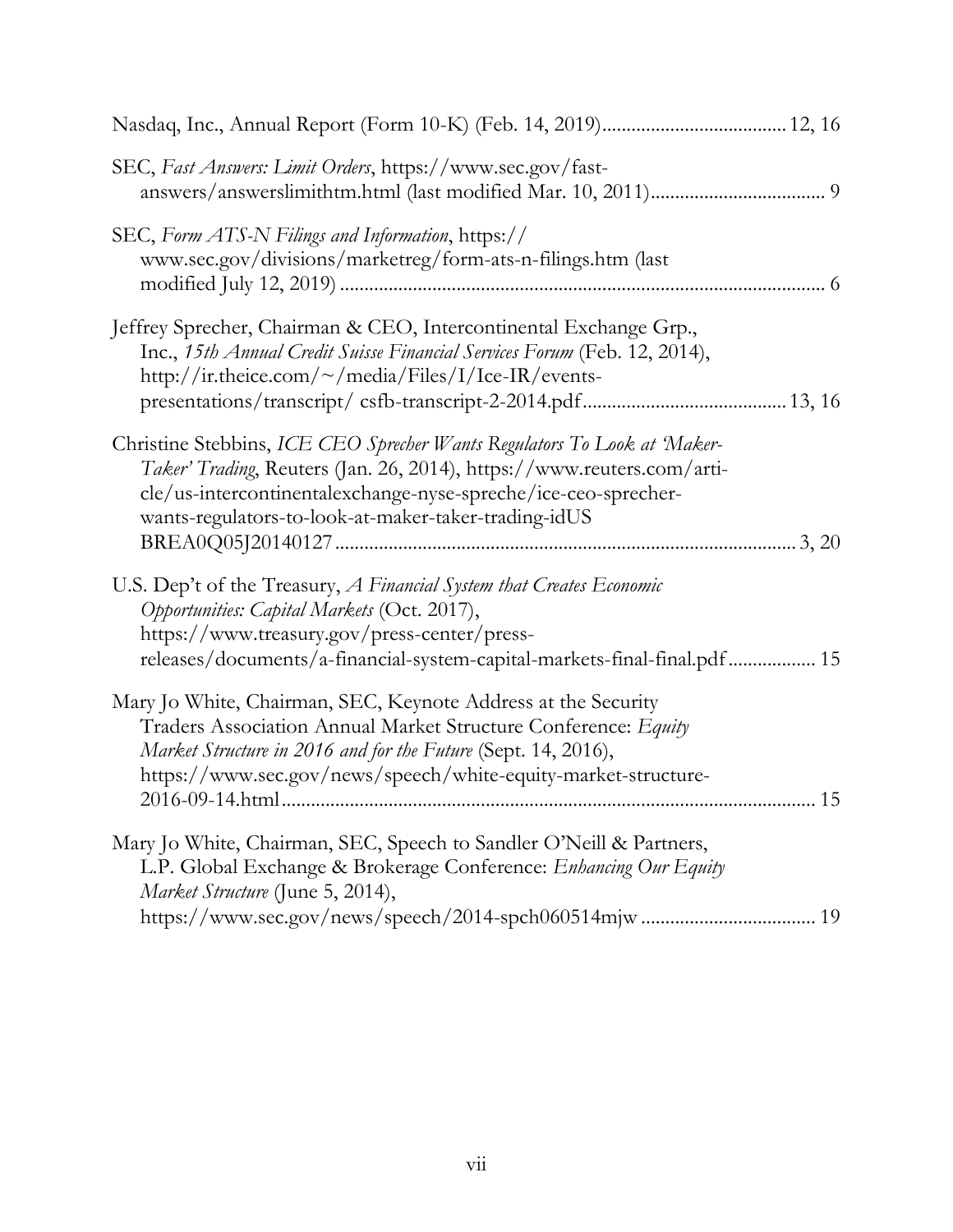## **GLOSSARY**

| <b>CII</b>        | Council of Institutional Investors                                                                                                                                                                                                                        |
|-------------------|-----------------------------------------------------------------------------------------------------------------------------------------------------------------------------------------------------------------------------------------------------------|
| Commission or SEC | United States Securities and Exchange Commission                                                                                                                                                                                                          |
| Exchanges         | The Nasdaq Stock Market LLC, New York Stock Ex-<br>change LLC, NYSE Arca, Inc., NYSE American LLC,<br>NYSE National, Inc., NYSE Chicago, Inc., Cboe BZX<br>Exchange, Inc., Cboe BYX Exchange, Inc., Cboe<br>EDGA Exchange, Inc., Cboe EDGX Exchange, Inc. |
| ICE               | Intercontinental Exchange, Inc.                                                                                                                                                                                                                           |
| ICI               | <b>Investment Company Institute</b>                                                                                                                                                                                                                       |
| IEX               | Investors Exchange LLC                                                                                                                                                                                                                                    |
| <b>NMS</b>        | National Market System                                                                                                                                                                                                                                    |
| <b>NYSE</b>       | NYSE Group, Inc.                                                                                                                                                                                                                                          |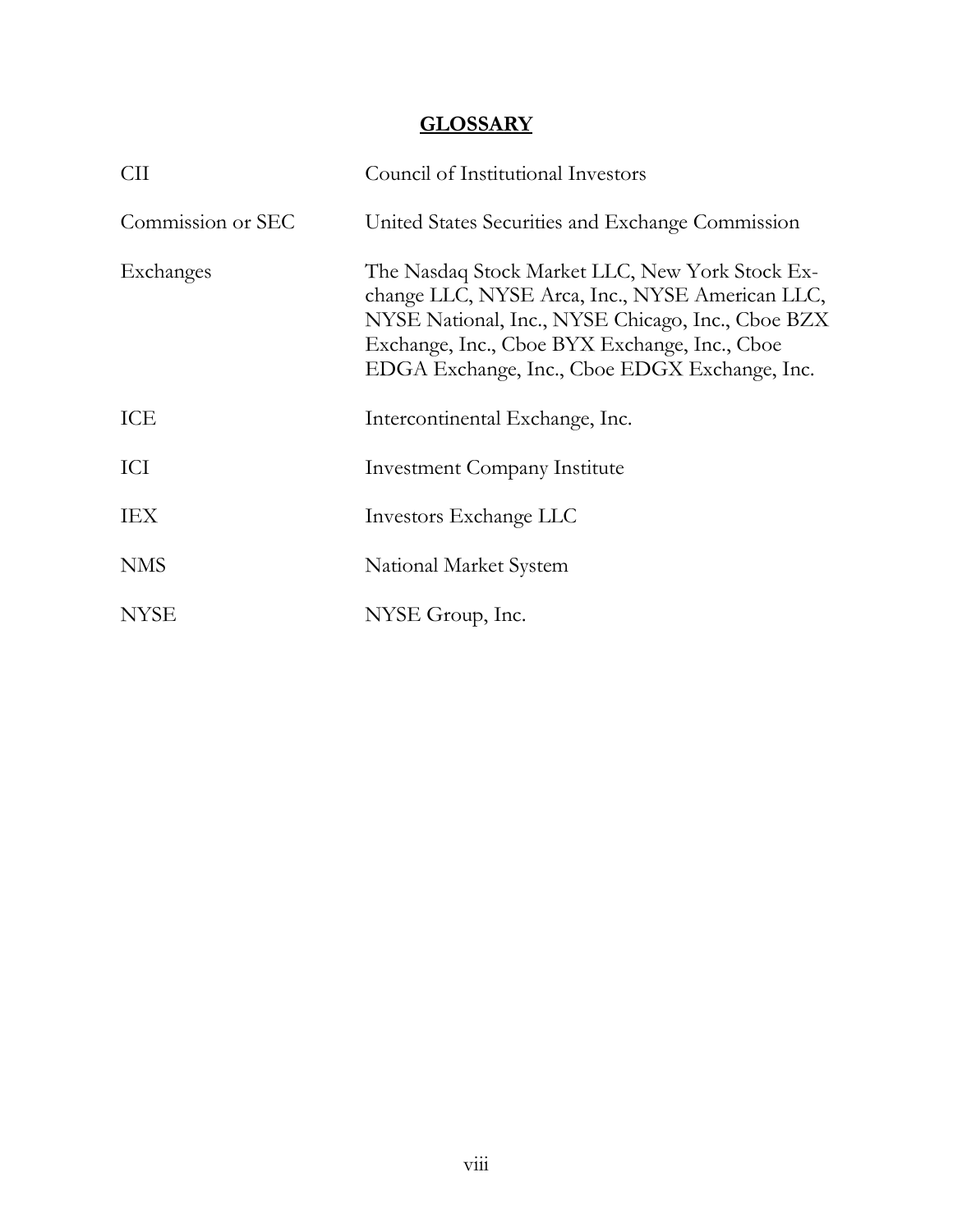#### **INTEREST OF AMICI CURIAE**<sup>1</sup>

This case concerns a pilot program that the Securities and Exchange Commission ("Commission" or "SEC") adopted to assess how the manner in which national securities exchanges price transactions affects equity market quality and investor outcomes. The pilot temporarily modifies constraints on exchange transaction pricing in Rule 610 of Regulation NMS to "facilitate an empirical evaluation" of whether exchange transaction fees and rebates influence the way brokers route orders on behalf of customers, including mutual funds, pension funds, and other institutional investors. *See*  Transaction Fee Pilot for NMS Stocks, 84 Fed. Reg. 5202, 5204 (Feb. 20, 2019).

The Investment Company Institute ("ICI") is the leading association representing regulated funds globally, including mutual funds, closed-end funds, exchange-traded funds, and unit investment trusts in the United States, and similar funds offered to investors in jurisdictions worldwide. ICI's members manage total assets of US\$23.3 trillion in the U.S., serving more than 100 million U.S. shareholders, and US\$6.9 trillion in assets in other jurisdictions. ICI carries out its international work through ICI Global, with offices in London, Hong Kong, and Washington, DC. ICI seeks to encourage adherence to high ethical standards, promote public understanding, and otherwise advance the interests of funds and their shareholders, directors, and advisers.

<sup>&</sup>lt;sup>1</sup> All parties consent to the filing of this brief. No counsel for any party authored this brief in whole or in part. No party or party's counsel, and no other person or entity,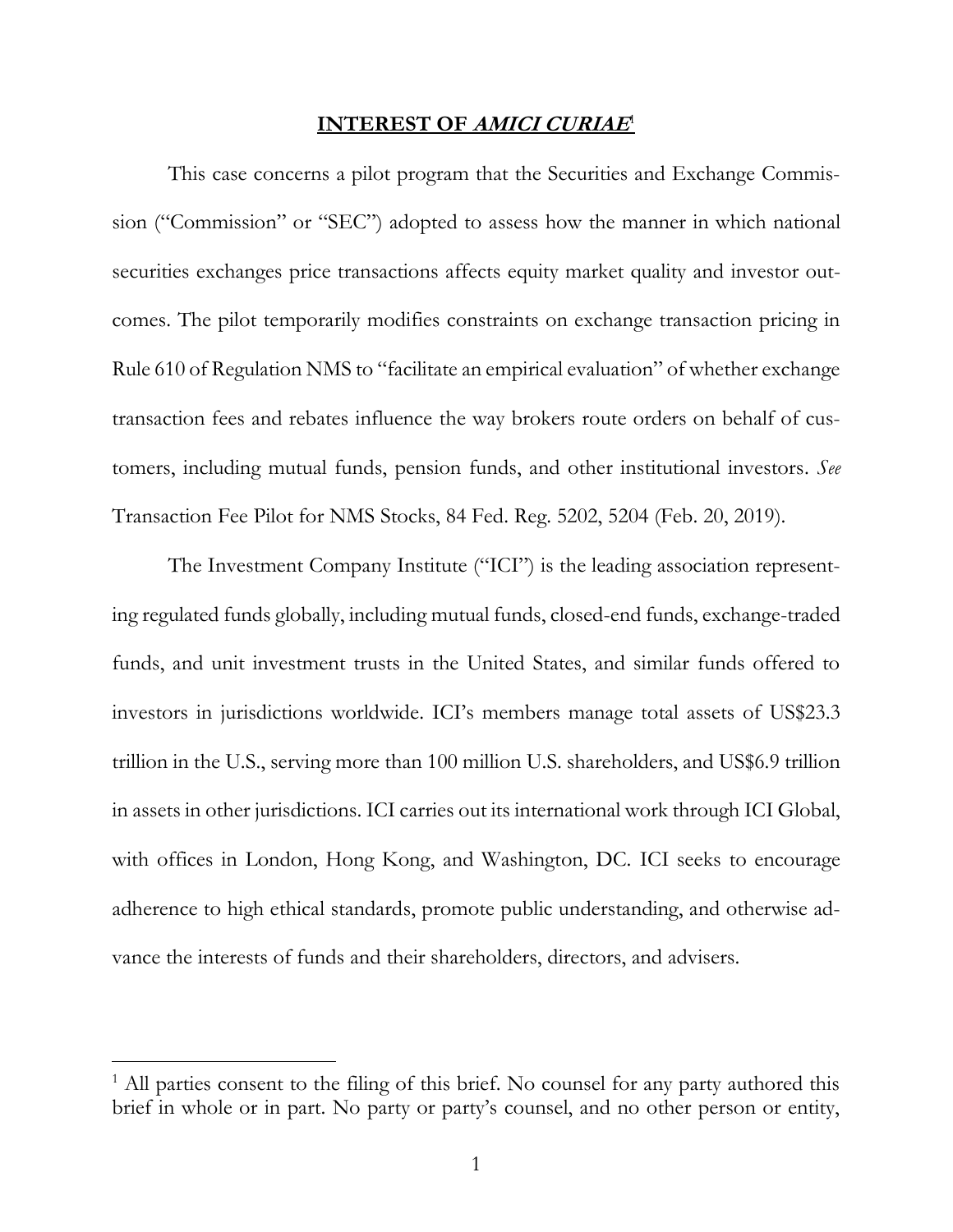The Council of Institutional Investors ("CII") is a nonprofit, nonpartisan association of pension funds, other employee benefit funds, endowments and foundations, with combined assets of approximately \$4 trillion. CII's non-voting members include asset management firms with more than \$35 trillion under management. CII is a leading voice for effective corporate governance, strong shareowner rights, and vibrant, transparent, and fair capital markets. CII promotes policies that enhance long-term value for U.S. institutional asset owners and their beneficiaries.

As representatives of many of the largest investors in U.S. equity markets, ICI and CII have a strong interest in ensuring that equity markets serve the interests of investors. ICI's and CII's members experience firsthand the harms from the transaction pricing schemes that exchanges currently employ, and strongly support the Commission's transaction fee pilot, which represents a sound approach for determining whether permanent changes to transaction fee rules would improve equity market quality.

#### **ARGUMENT**

Over the past decade, the system of fees and rebates that exchanges apply to securities transactions has drawn significant criticism from a broad and diverse spectrum of market participants, academics, and regulators. These critics have described

other than *amici*, their members, and counsel, contributed money that was intended to fund preparing or submitting the brief.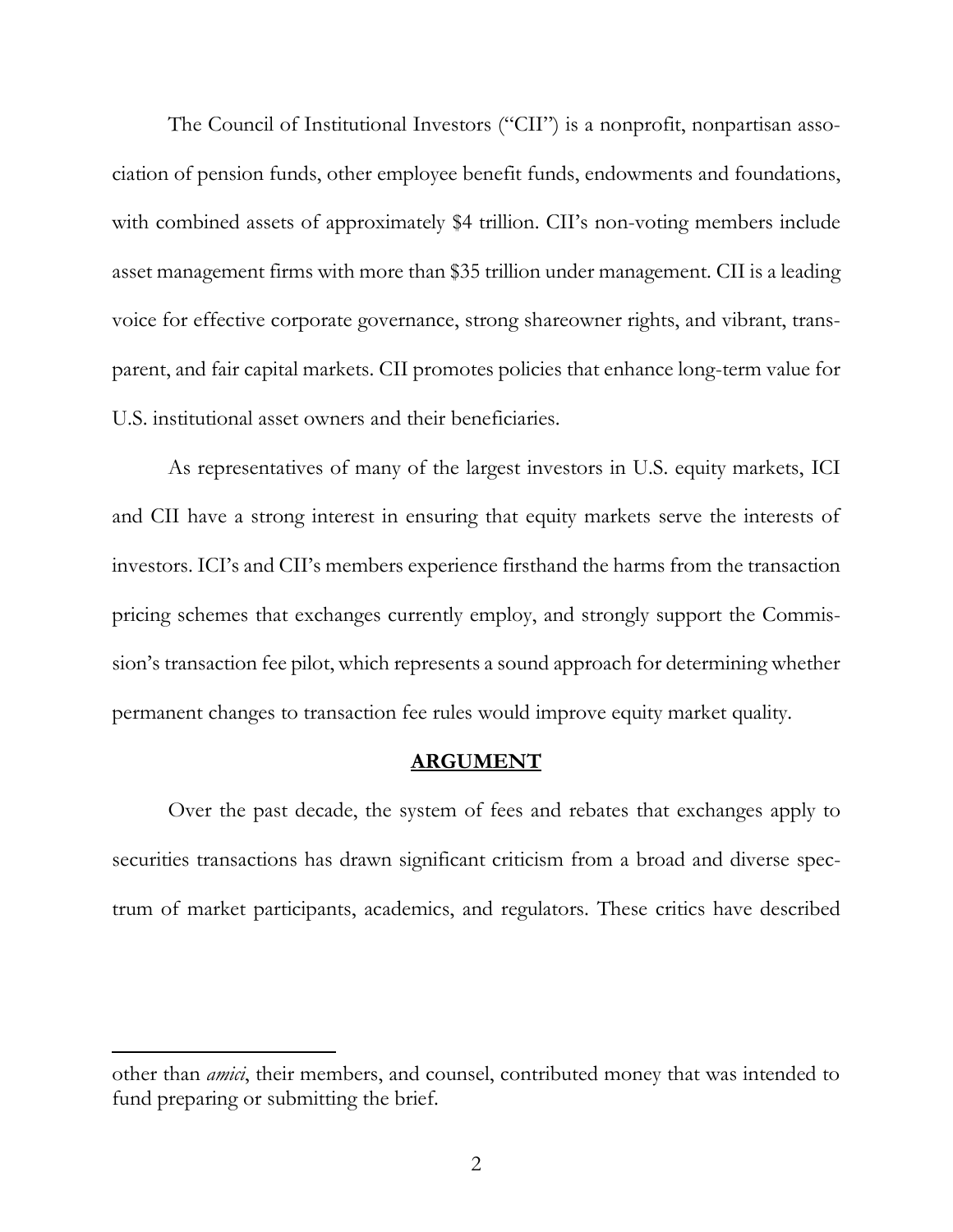how the maker-taker model, the predominant transaction pricing scheme, harms investors by distorting both the structure of equity markets and the behavior of a wide range of market participants, including brokers, market makers, and stock exchanges. *See, e.g.*, Memo. from the SEC Div. of Trading & Markets, *Maker-Taker Fees on Equities Exchanges* 4–6 & nn.17–21 (Oct. 20, 2015) ("DTM Maker-Taker Memo"). <sup>2</sup> Notably, these critics have included the petitioners here, the major national securities exchanges (the "Exchanges") that form the heart of the national market system. As the CEO of the New York Stock Exchange's parent company, Intercontinental Exchange ("ICE"), said in 2014, the maker-taker model "hurts everybody in the market." Christine Stebbins, *ICE CEO Sprecher Wants Regulators To Look at 'Maker-Taker' Trading*, Reuters (Jan. 26, 2014). 3

The Commission designed the transaction fee pilot at issue in this litigation to investigate these criticisms and inform any future reforms to the rules governing exchange transaction fees. *See* 84 Fed. Reg. at 5203. Now, however, the Exchanges suggest that the maker-taker model does not even "presen[t] a problem that is in need of a solution," Br. 26, and fault the Commission for undertaking the pilot instead of adopting one of the alternatives they proposed, Br. 52–56. Neither argument has merit. As the Exchanges themselves have recognized, the maker-taker model presents a number

 $\overline{a}$ 

<sup>2</sup> https://www.sec.gov/spotlight/emsac/memo-maker-taker-fees-on-equities-exchanges.pdf

<sup>3</sup> https://www.reuters.com/article/us-intercontinentalexchange-nyse-spreche/iceceo-sprecher-wants-regulators-to-look-at-maker-taker-trading-idUS BREA0Q05J20140127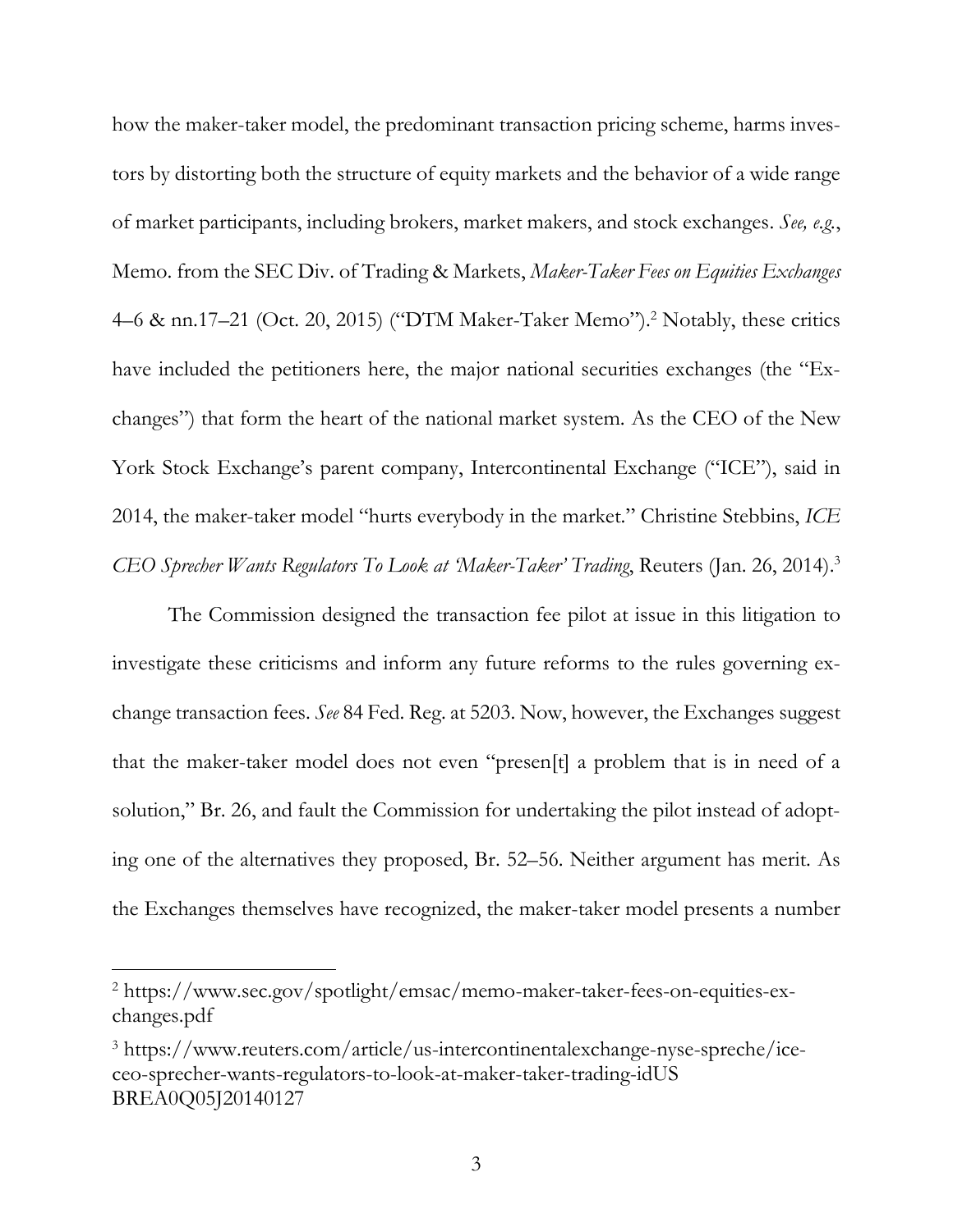of significant problems for equity markets, which the Commission reasonably decided to study before undertaking any broad, permanent reforms. And, as the Commission explained, those problems are far broader than the narrow range of issues the Exchanges' alternative proposals would address. The transaction fee pilot is a constructive and long overdue first step toward fixing an outdated and byzantine pricing model that is badly in need of reform. It should be allowed to proceed.

### **I. The SEC Reasonably Concluded That The Maker-Taker Model Presents Problems Worthy of Study.**

Contrary to the Exchanges' suggestion that the maker-taker model presents no problems worthy of investigation, the maker-taker model harms investors in several respects. First, it creates conflicts of interest that can lead brokers to route investors' orders based on where the brokers will receive the highest rebates or incur the lowest fees, rather than based on where investors will receive the best execution. Second, it increases market complexity by contributing to the proliferation of new trading venues and complex new order types. And third, it reduces price transparency by obscuring the true costs of trades. The Commission reasonably concluded that these harms necessitate further study to inform future regulatory reform.

### **A. Maker-taker pricing creates conflicts of interest that can undermine the duty of best execution brokers owe investors.**

The first major problem with the maker-taker model—and with its inverse, the taker-maker model—is that they undermine brokers' duty of best execution. Makertaker exchanges offer generous rebates to "make" liquidity (*i.e.*, to offer to buy or sell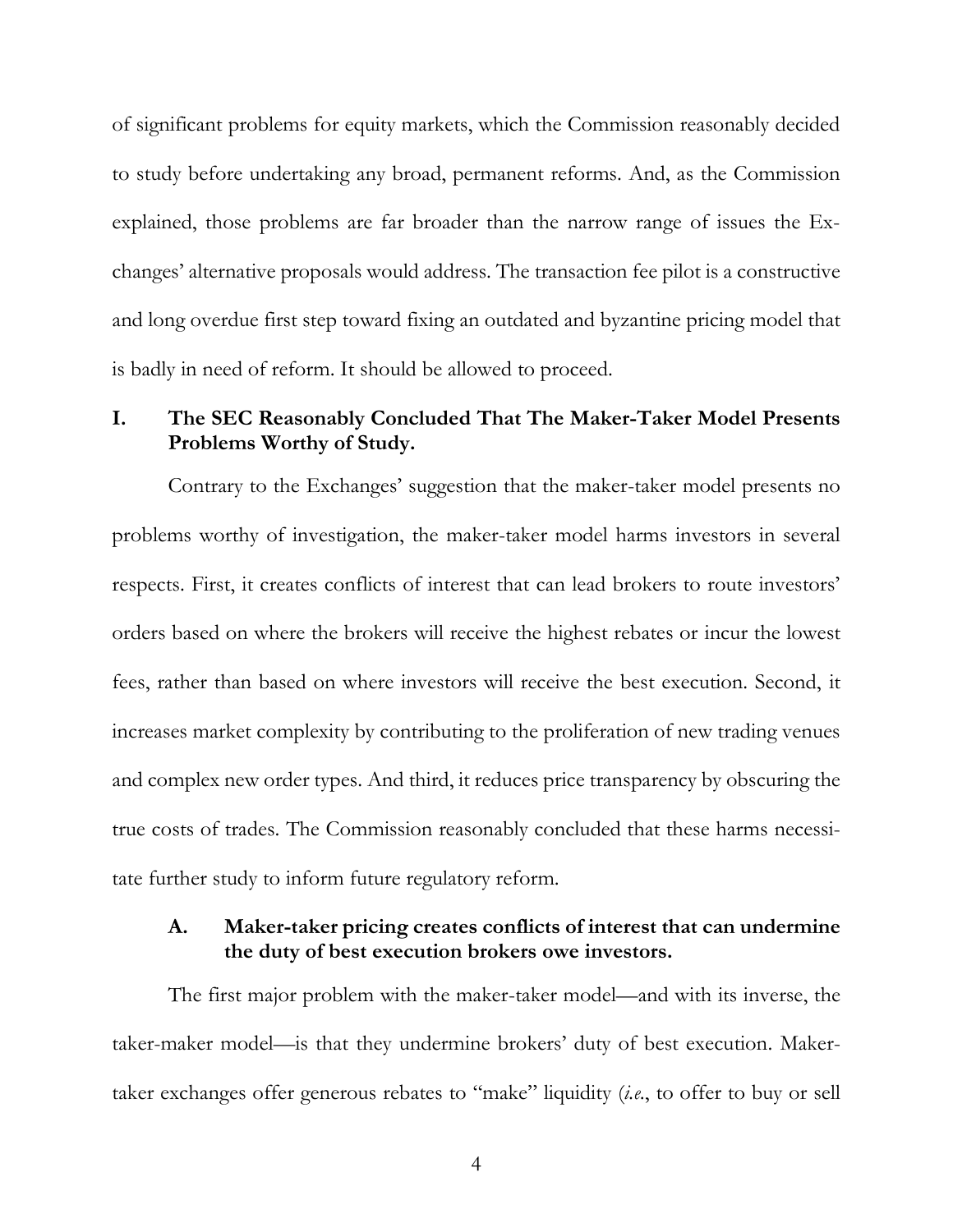securities) and offset those rebates by charging hefty fees to "take" liquidity (*i.e.*, to accept those offers). Taker-maker exchanges offer the opposite pricing structure. 4 These arrangements encourage brokers to route investors' orders to venues with advantageous transaction pricing models for *brokers*, rather than venues with high execution quality for *investors*. They thus create a conflict of interest for brokers and increase the risk that investors' orders will not be completed in the most efficient and costeffective manner.

Brokers play a vital role in equities markets. When an investor decides to buy or sell a given security, the investor relies on a broker to obtain the best price for the overall transaction. Sometimes this is fairly straightforward. If, for example, a retail investor wants to buy 100 shares of Apple at the best price currently displayed on any national securities exchange, the Commission's Order Protection Rule requires a broker to send the investor's order to the exchange displaying the cheapest price or else find a matching offer. *See* 17 C.F.R. § 242.611.

When, however, an investor wants a better price than is currently available, or wants to buy or sell more shares of a security than are available at the best price, achieving the best price for the overall transaction is more complicated. Take, for example, an institutional investor who wants to buy 100,000 shares of Apple. Typically, the investor

<sup>&</sup>lt;sup>4</sup> *Amicus* IEX charges flat fees to both the maker and the taker, without paying rebates. It supports the pilot.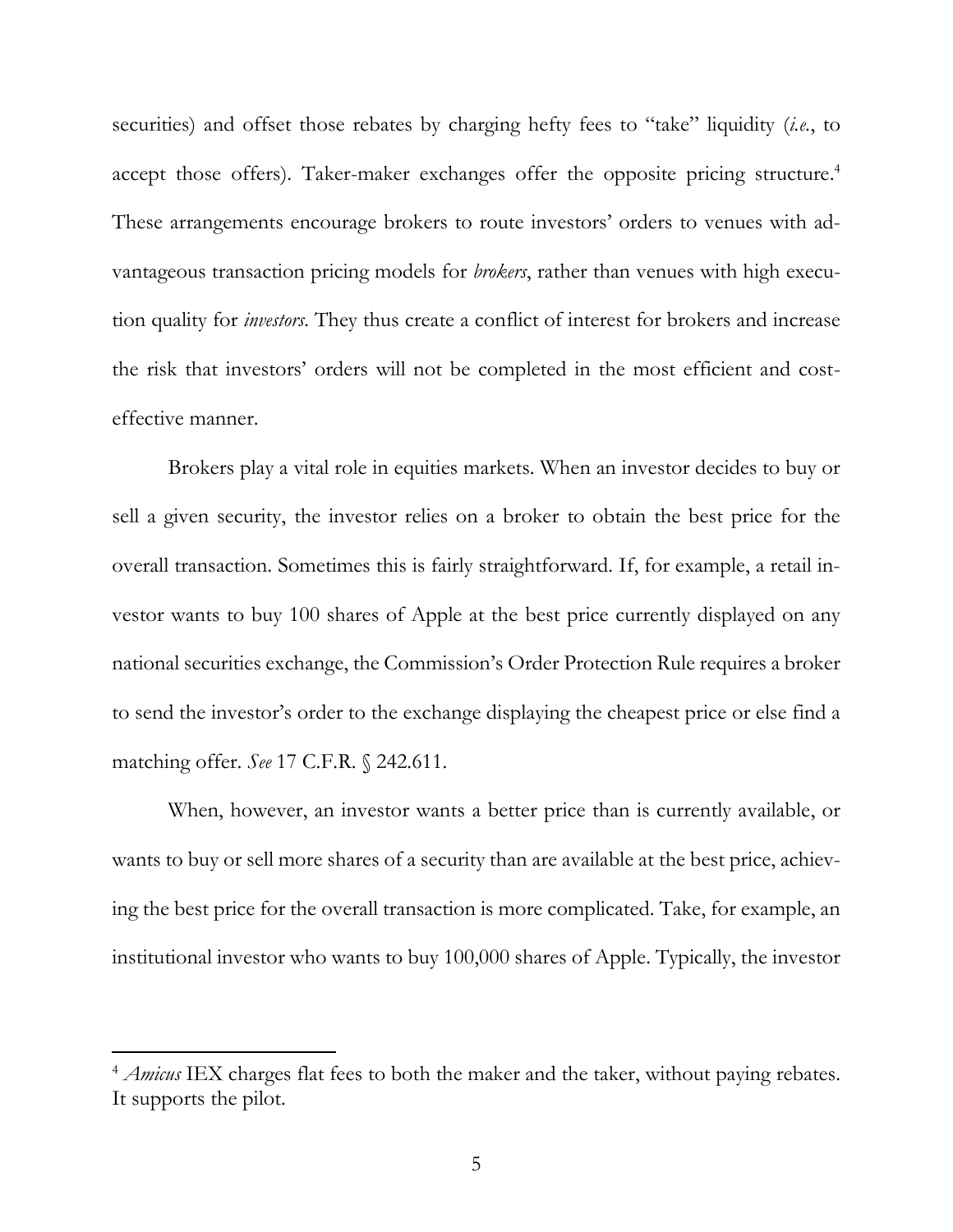will break the 100,000 share "parent order" into smaller "child orders," and assign the execution of those orders to one or more brokers. To execute its piece of the larger transaction, a broker generally will "work" the order—divide it into still smaller pieces and route those pieces to various trading venues for execution.<sup>5</sup>

To obtain the best price for its client, the broker must route the orders to the right trading venues in the right manner. In the United States, there are 13 public equities exchanges, 32 alternative trading systems trading public equities, 6 and numerous over-the-counter public equities dealers, but they are not all equally advantageous to investors. For example, as discussed below, the likelihood and speed of finding a willing counterparty and completing a trade vary among different venues. As a result, the broker's choice of venue can affect whether a trade happens, when it happens, at what price it happens, and ultimately whether and to what extent an investor realizes the benefits of having a given security in its portfolio. *See* Disclosure of Order Handling Information, 81 Fed. Reg. 49,432, 49,435 (June 27, 2016) ("[I]n a fragmented market

<sup>&</sup>lt;sup>5</sup> Although routing and execution decisions were once made manually, by individual brokers, that is generally no longer the case. Today routing decisions rely on sophisticated algorithms and "smart order routing systems" developed by large broker-dealer firms. These algorithms and systems consider a variety of factors, including transaction fees and rebates, in determining how to route orders. Thus, while it is still accurate to say that brokers decide how to route orders, it is more precise to say that brokerage firms decide what inputs and trading strategies to encode in their algorithms and routing systems, which in turn make routing determinations. *See* Disclosure of Order Handling Information, 81 Fed. Reg. 49,432, 49,433 (June 27, 2016).

<sup>6</sup> *See* SEC, *Form ATS-N Filings and Information*, https:// www.sec.gov/divisions/marketreg/form-ats-n-filings.htm (last modified July 12, 2019).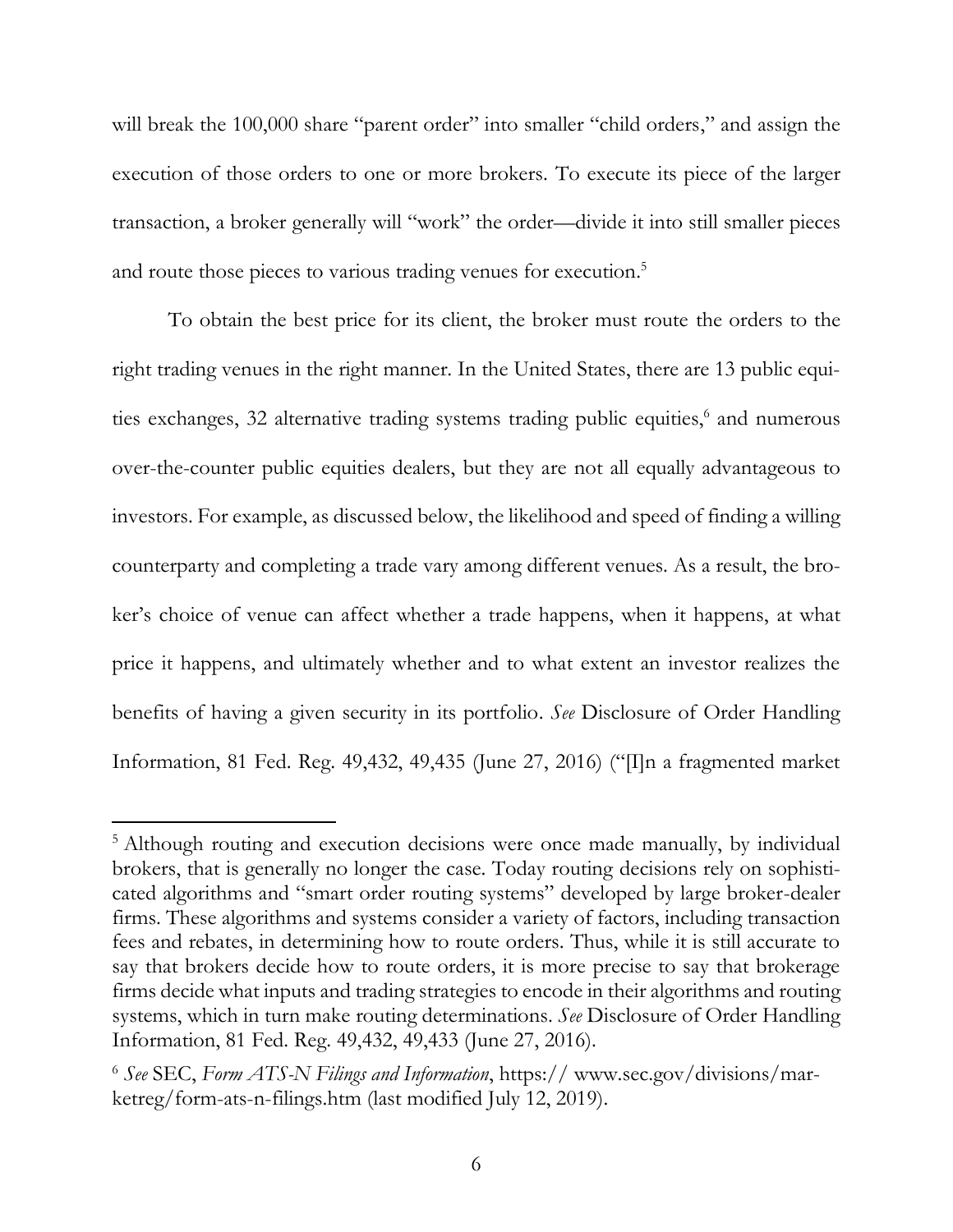structure with many different market centers trading the same security, the order routing decision is critically important ....").

How a broker executes a trade is just as important. "Each time an order is routed to a venue, and each time an actionable indication of interest is sent to a market participant, information is revealed about that order and the potential existence of a larger institutional order from which it may be derived." 81 Fed. Reg. at 49,440. Too aggressive a strategy, therefore, can alert other market participants to an investor's interest, cause the security's price to move against the trade (a phenomenon known as "price impact"), and divulge valuable information to competitors (so-called "information leakage"). *See id.* Too passive a strategy, meanwhile, carries risks similar to those associated with slow execution speed: if the price moves while the trade is unfolding, the investor may lose out on gains it would have had from owning the security earlier, and may ultimately pay a higher price for the transaction. "Accordingly, broker-dealers must balance the need to sufficiently expose the customer's trading interest to achieve execution, with the risk that such exposure might cause prices to move in a less favorable direction to the detriment of execution quality." *Id.*

These concerns are especially salient for large investors, such as regulated funds, asset managers, and institutions. *See* CII, *Policies on Other Issues: Guiding Principles for Trading Practices, Commission Levels, Soft Dollars and Commission Recapture* (noting that "current brokerage industry practices" regarding trading costs "may be antithetical to the fiduciary obligation of obtaining best execution, and hold too much potential for conflicts of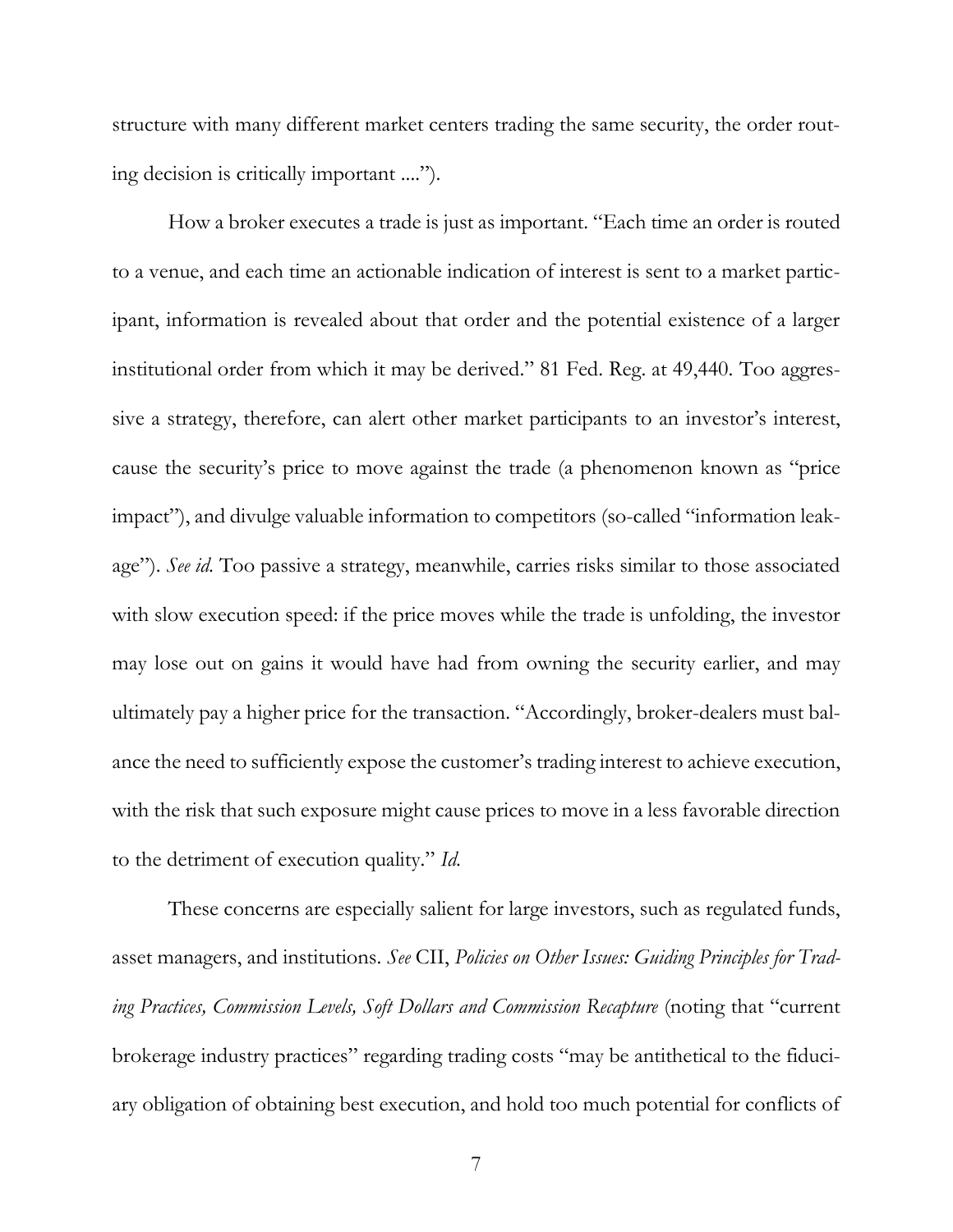interest and abuses").<sup>7</sup> Because these investors often buy or sell large blocks of particular securities, their trades face the greatest risks of price impact, information leakage, and delayed execution. *See* 81 Fed. Reg. at 49,436. Indeed, the SEC has recognized that certain "market participants closely monitor order and execution activity throughout the markets, looking for patterns that signal the existence of a large institutional order, so that they can use that information to their trading advantage." *Id.* at 49,440. The size of large investors' trades also makes these risks more costly; a price difference of pennies per share can translate to millions of dollars annually—millions of dollars that, in the case of mutual funds, pension funds, and other pooled investment vehicles, reduce returns for fund investors or beneficiaries, typically workers and retirees investing for their most important financial goals. Thus, large investors have a "compelling interest in the order handling decisions of their executing brokers." *Id.* at 49,433. Minimizing trading risks and obtaining the best price requires maximizing execution quality: completing the trade in the right way, at the right speed, at the right venues.

The law recognizes the importance of execution quality by imposing on brokers a duty of best execution. *See* FINRA Rule 5310(a); Regulation NMS, 70 Fed. Reg. 37,496, 37,538 (June 29, 2005) ("A broker-dealer's duty of best execution derives from common law agency principles and fiduciary obligations ...."); *Newton v. Merrill, Lynch,* 

<sup>7</sup> https://www.cii.org/policies\_other\_issues#principles\_trading\_commission\_softdollar (last visited July 29, 2019)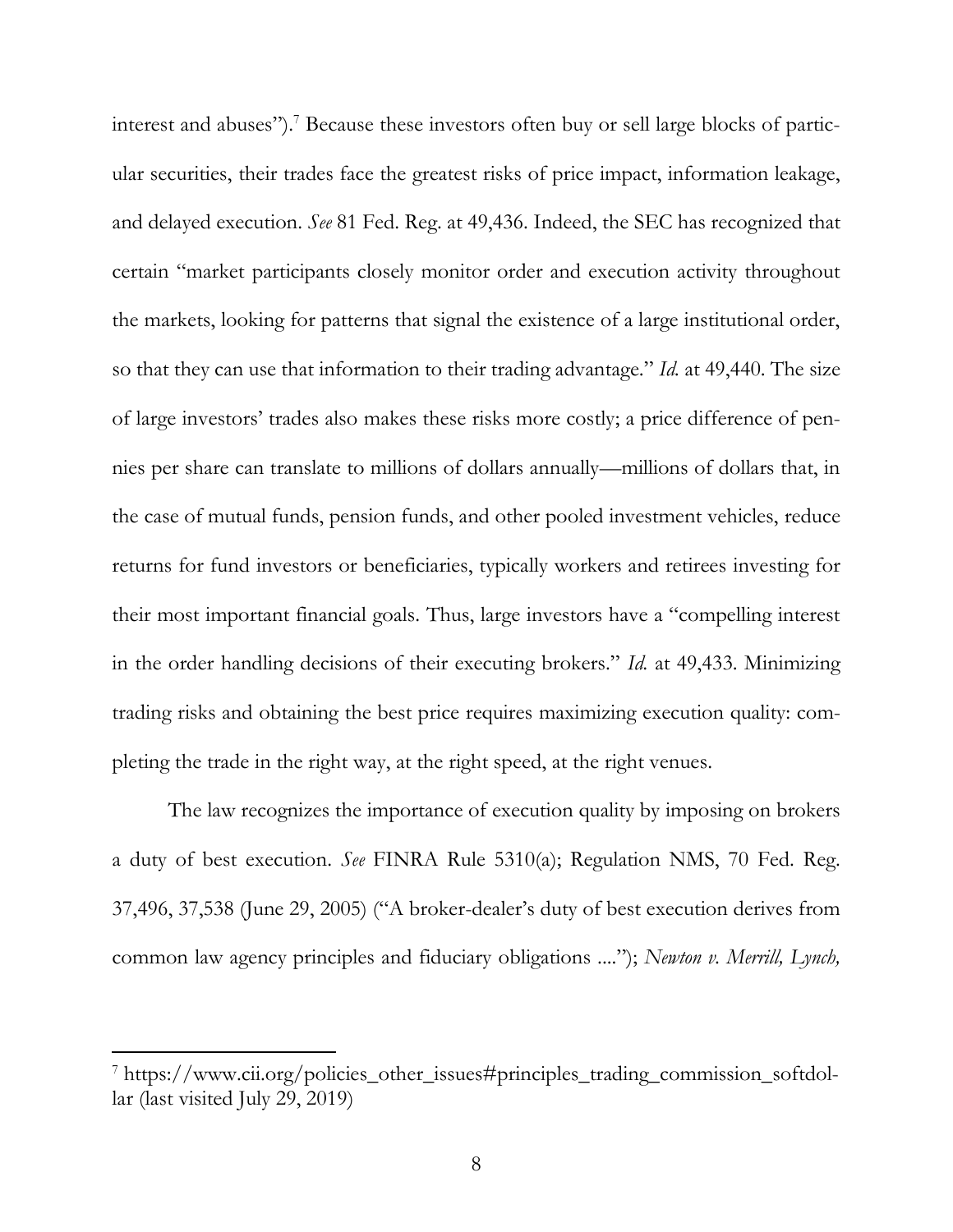*Pierce, Fenner & Smith, Inc.,* 135 F.3d 266, 270–71 (3d Cir. 1998) (en banc). This duty requires brokers to "use reasonable diligence to ascertain the best market for the subject security and buy or sell in such market so that the resultant price to the customer is as favorable as possible under prevailing market conditions." FINRA Rule 5310(a)(1); *accord* 70 Fed. Reg. at 37,538. This duty aims to ensure that, in a fragmented market, brokers' routing decisions serve the interests of investors.

The maker-taker and taker-maker models, by contrast, give brokers an incentive to make routing decisions that serve their own interests at investors' expense. Because brokers generally do not pass exchange transaction fees and rebates on to investors (their clients), the prevailing fee models encourage them to route client orders in a way that maximizes rebates (which the brokers keep) or minimizes execution fees (which the brokers pay). *See* 84 Fed. Reg. at 5204. These incentives potentially affect the venues a broker routes to as well as the order types that a broker uses to execute a client order.

Consider, for example, marketable orders.<sup>8</sup> Because marketable orders "take" liquidity, brokers may seek to minimize their trading costs by routing such orders to exchanges that charge takers low fees or even, in the case of taker-maker exchanges,

<sup>&</sup>lt;sup>8</sup> "A marketable order is an unpriced market order or a marketable limit order that is priced at an amount that can be immediately executed at the prevailing market price, such as an order to buy at \$9.50 when the best order to sell in the market is for \$9.50." DTM Maker-Taker Memo 19 n.77. A "limit order" is "an order to buy or sell a stock at a specific price or better." SEC, *Fast Answers: Limit Orders*, https://www.sec.gov/fastanswers/answerslimithtm.html (last modified Mar. 10, 2011).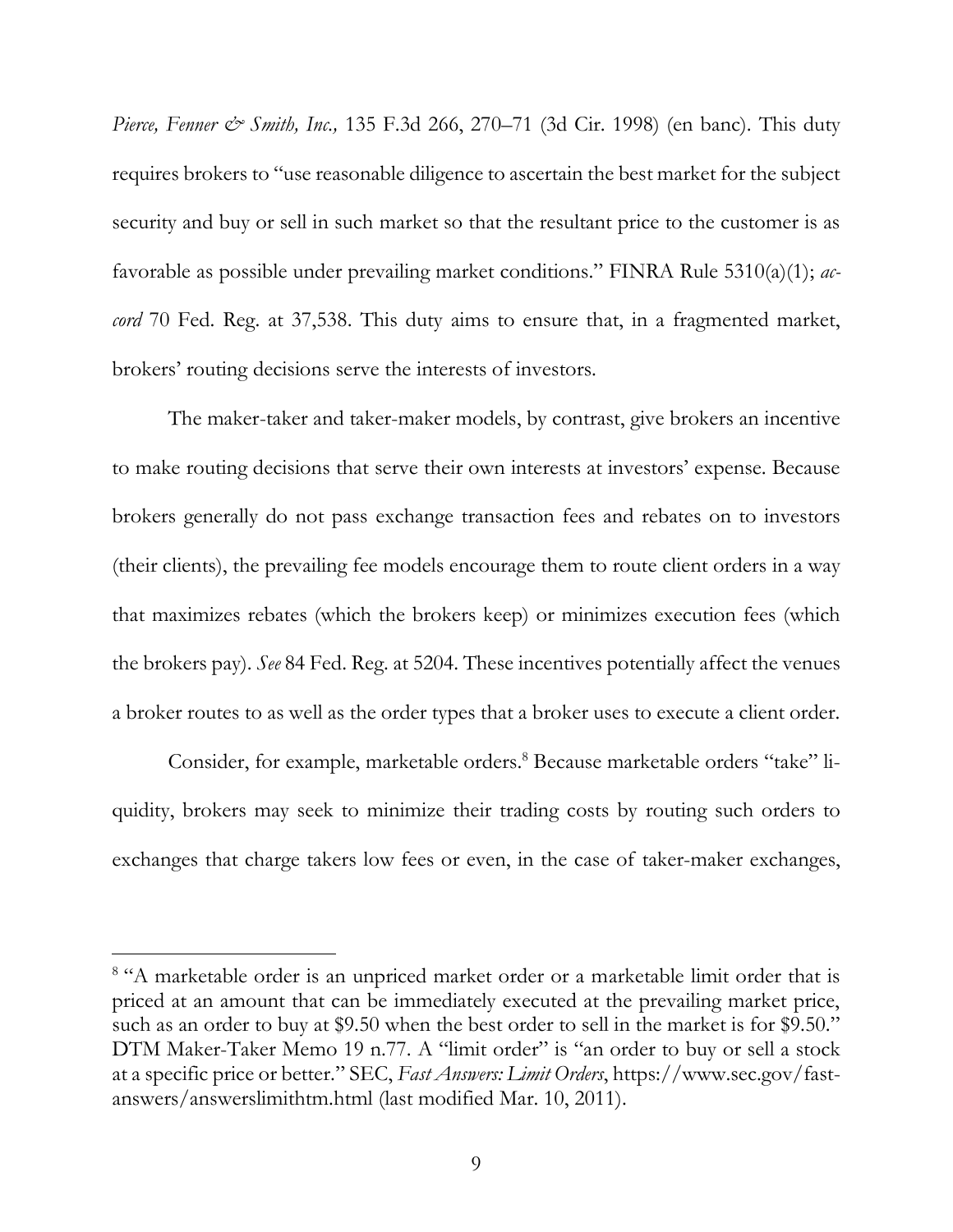offer them rebates. *See* DTM Maker-Taker Memo 19; Stanislav Dolgopolov, *The Maker-Taker Pricing Model and Its Impact on the Securities Market Structure: A Can of Worms for Securities Fraud?*, 8 Va. L. & Bus. R. 231, 235 (2014). Those exchanges, however, are less likely to attract liquidity than high-fee, high-rebate markets because lower taker fees typically mean lower maker rebates, while taker rebates necessitate maker *fees*. *See* DTM Maker-Taker Memo 19 ("all else being equal, such markets would be less attractive to traditional liquidity providers compared to markets that pay a more attractive rebate to post liquidity"). As a result, those exchanges may offer lower fill rates and less liquidity at the best price. *See* 81 Fed. Reg. at 49,439.

Furthermore, even if a broker ultimately routes a marketable order to a higherfee, higher-rebate exchange, "prices can move quickly in today's highly automated, electronic markets, and broker-dealers may miss trading opportunities for an institutional customer by prioritizing low take fee venues in their routing tables." *Id*. Indeed, brokers may *cause* the price to move against the trade by prioritizing low taker-fee exchanges for marketable orders. Knowing that such exchanges attract takers, certain market participants may engage in predatory trading strategies which, in essence, stake out those exchanges by posting nominal amounts of liquidity there to gain the opportunity to interact with the first tranche of large institutional orders and thereby detect potential price moves early on. These firms then use that information to quickly adjust their trading strategies on other markets, often at the expense of the very takers who inadvertently tipped them off. *See* DTM Maker-Taker Memo 19.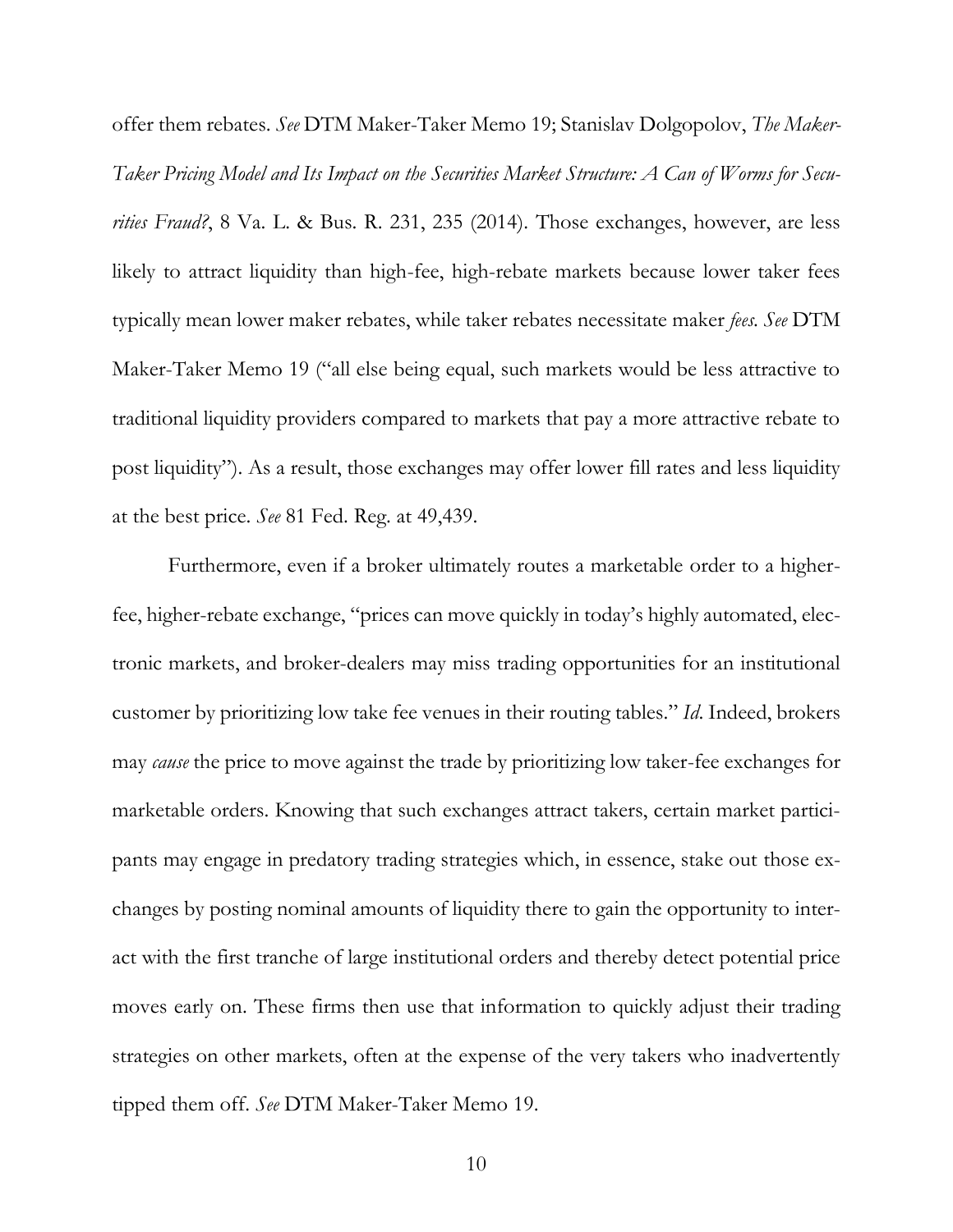Orders that cannot be immediately executed at prevailing prices, known as "nonmarketable limit orders," 9 face similar problems. Because such an order cannot be executed immediately, a broker may choose to post it to an exchange as a resting offer to buy or sell at the price the order specifies. In so doing, the broker "makes" liquidity. Therefore, under maker-taker pricing, brokers have an incentive to post such orders on the markets offering the highest maker rebates, even where a different market might offer a better possibility of execution.

Indeed, there is good reason to think that maker-taker markets inherently offer worse execution quality. To encourage market participants to make liquidity, exchanges with maker-taker pricing structures generally offer the highest rebates and, consequently, charge takers the highest fees (to subsidize those rebates). This can deter brokers from routing liquidity-taking orders and may create a mismatch between makers and takers. As a result, exchanges that employ maker-taker pricing may have lower fill rates and worse execution speed for nonmarketable orders posted to exchanges with high rebates. *See* DTM Maker-Taker Memo 18–19. In addition, because the highest rebates are typically for *displayed* liquidity, maker-taker pricing may induce brokers to post nonmarketable orders as displayed orders, revealing to the market the investors'

 $\overline{a}$ 

<sup>&</sup>lt;sup>9</sup> "A nonmarketable order is a limit order that is priced at an amount that cannot be immediately executed at the prevailing market price, such as an order to buy at no more than \$9.50 when the best order to sell in the market is for \$9.55." DTM Maker-Taker Memo 18 n.73.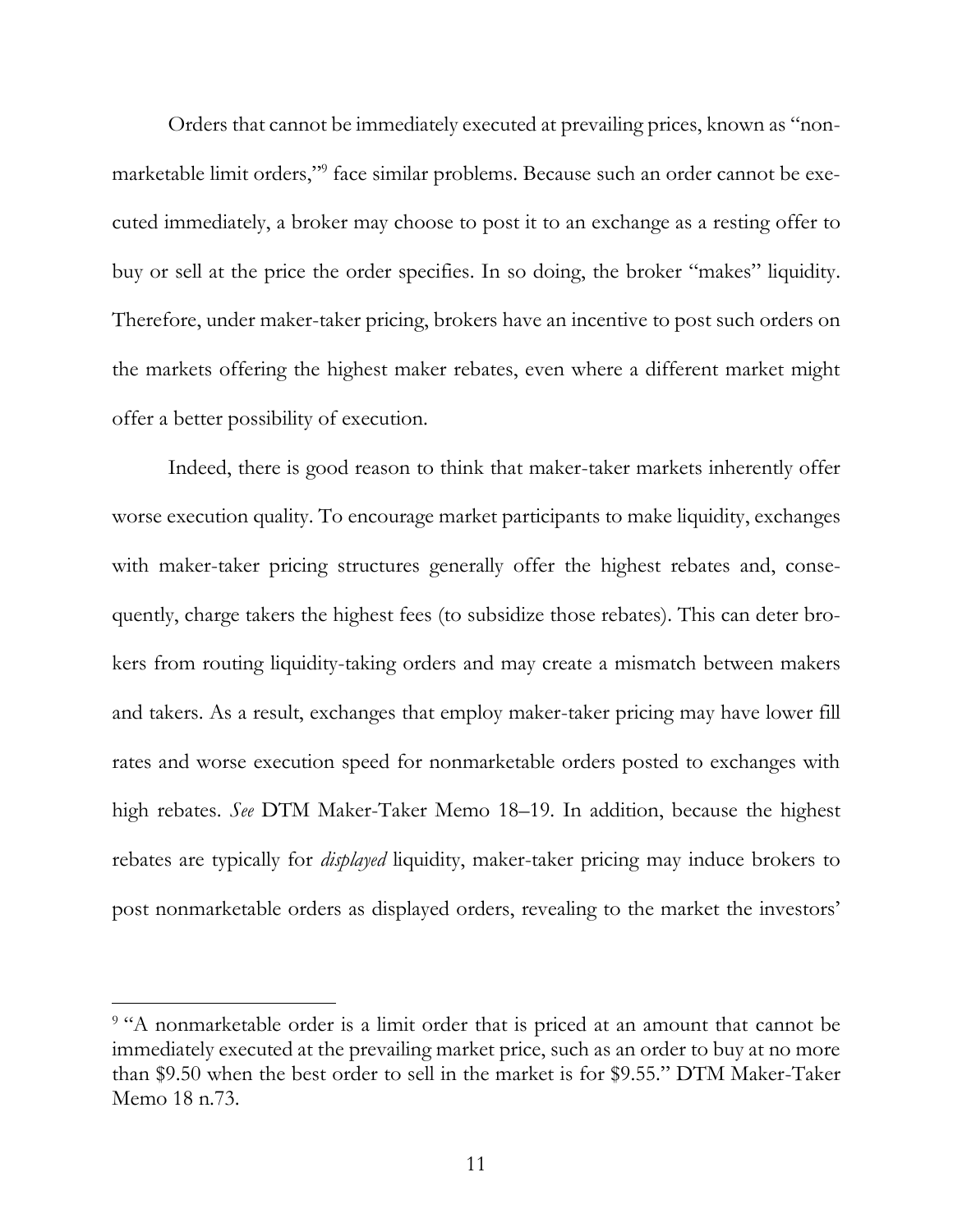trading interest. *See, e.g.*, Cboe Exch., Inc., *Cboe BZX U.S. Equities Exchange Fee Schedule: Effective July 12, 2019*<sup>10</sup> (providing for a rebate of \$0.0025 per share for displayed liquidity in certain securities and \$0.0015 per share for non-displayed liquidity in the same securities). To conceal that trading interest—by, for example, posting orders as non-display—would directly harm brokers' bottom line.

These problems are hardly theoretical. One study, cited extensively in the adopting release, looked at ten brokers' trading activity in the last quarter of 2012 and found evidence that nine routed nonmarketable orders based on fees and rebates, with four routing limit orders *exclusively* to exchanges offering the largest rebates. *See* Robert Battalio et al., *Can Brokers Have it All? On the Relation Between Make-Take Fees and Limit Order Execution Quality*, 71 J. Fin. 2193 (2016); *see also* 84 Fed. Reg. at 5248. This is perhaps unsurprising given the amounts of money at stake. Nasdaq, for example, paid \$830 million in transaction rebates in 2018. Nasdaq, Inc., Annual Report (Form 10-K) at 36 (Feb. 14, 2019). Investors, meanwhile, are left with higher total costs. *See* Letter from Carl Levin, U.S. Senator, to Mary Jo White, Chairman, SEC, at 1–2 & n.2 (July 9, 2014)

<sup>10</sup> https://markets.cboe.com/us/equities/membership/fee\_schedule/bzx/ (last visited July 29, 2019)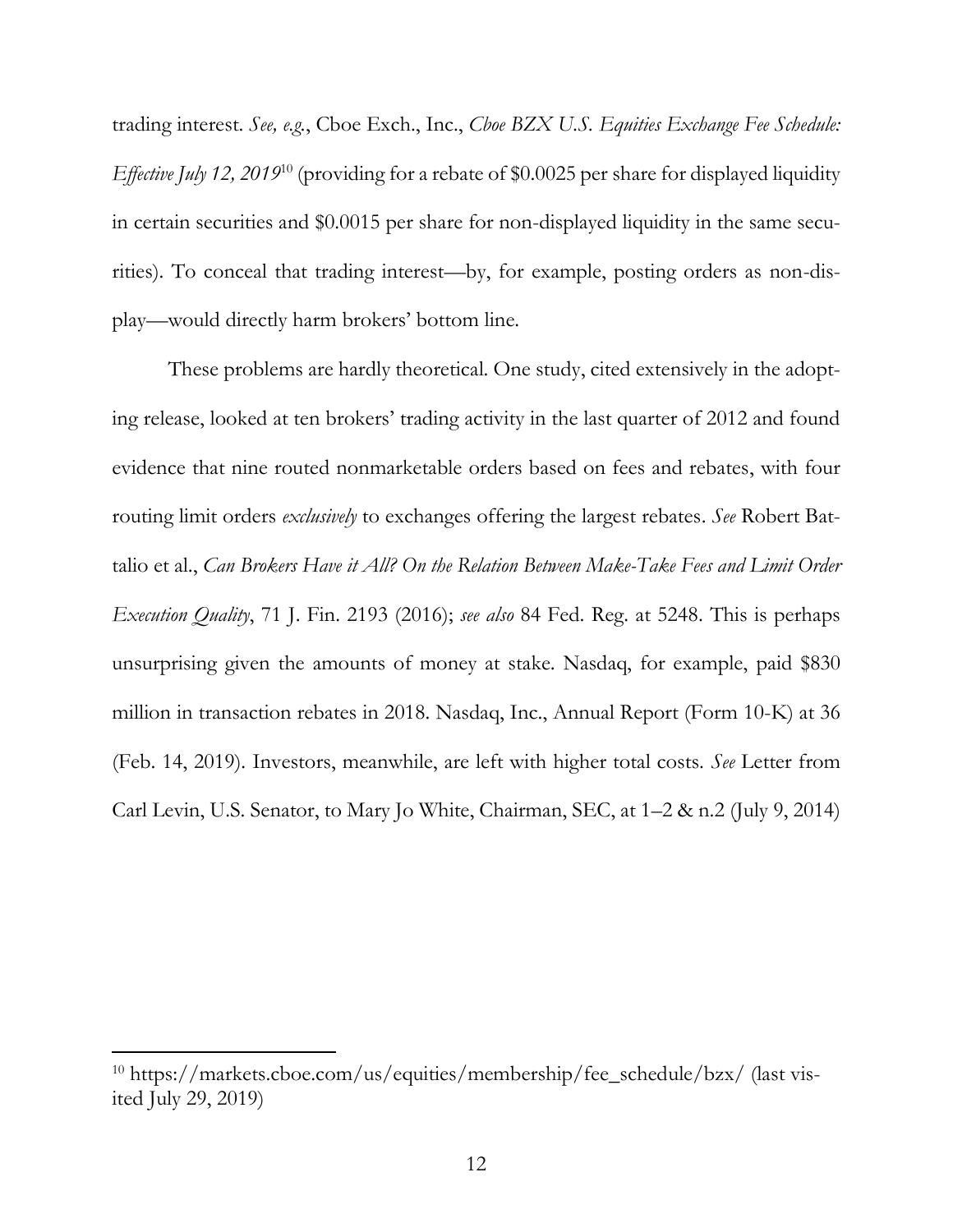("Levin Letter") (citing George Sofianos et al., *Smart Routing: All-In Shortfall and Optimal Order Placement*, Goldman Sachs Equity Execution Street Smarts (Jan. 14, 2011)). 11

The Exchanges themselves have acknowledged that the maker-taker model creates conflicts of interest between brokers and investors. In 2014, the president of the NYSE Group ("NYSE") testified that "elimination of maker-taker pricing ... would reduce the conflicts inherent in such pricing schema." *Conflicts of Interest, Investor Loss of Confidence, and High Speed Trading in U.S. Stock Markets Before the S. Comm. on Homeland Sec. & Governmental Affairs, Permanent Subcomm. on Investigations*, 113th Cong. 32 (2014) (statement of Thomas W. Farley). That same year, Jeffrey Sprecher, the CEO of NYSE's parent, ICE, criticized maker-taker pricing's "corrosive impact," observing that it "misaligns [brokers'] incentive of looking for the best price on behalf of their customer[s]." Jeffrey Sprecher, Chairman & CEO, Intercontinental Exchange Grp., Inc., *15th Annual Credit Suisse Financial Services Forum*, at 7 (Feb. 12, 2014) ("Sprecher Transcript"). <sup>12</sup> In 2015, the BATS exchange echoed these concerns in an open letter calling for a "greater than 80% fee reduction in the access fee cap." Open Letter from Joe Ratterman, CEO, BATS, and Chris Concannon, President, BATS, to U.S. Securities Industry Participants,

 $\overline{a}$ 

<sup>&</sup>lt;sup>11</sup> https://www.hsgac.senate.gov/imo/media/doc/Ltr%20to%20SEC%20Chairman%20White%20re%20Equity%20Market%20Structure%20(July%209%202014).pdf

<sup>&</sup>lt;sup>12</sup> http://ir.theice.com/ $\sim$ /media/Files/I/Ice-IR/events-presentations/transcript/ csfb-transcript-2-2014.pdf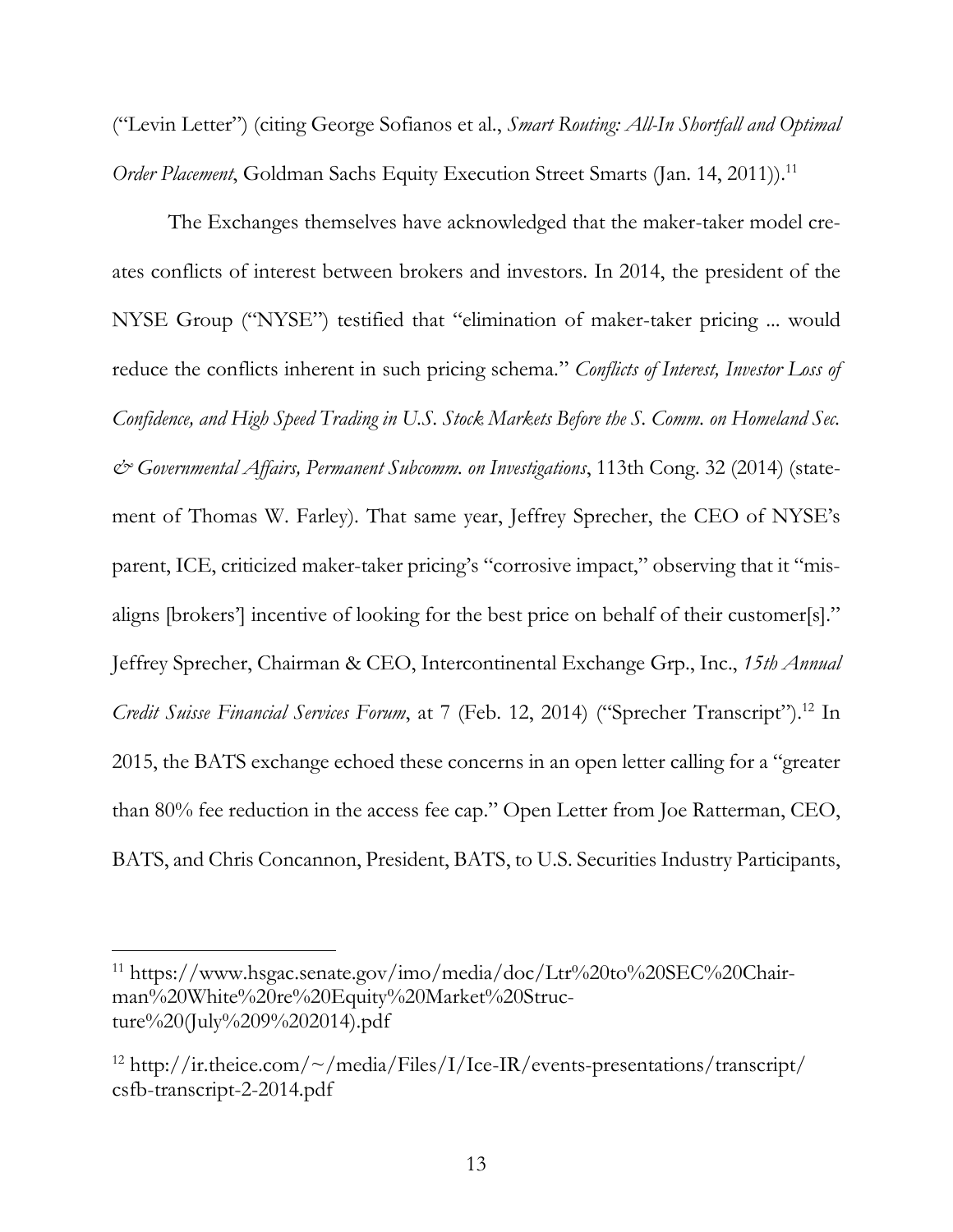at 1 (Jan. 6, 2015) ("BATS Open Letter").<sup>13</sup> "[A] substantial reduction in access fees, and their corresponding rebates," BATS explained, "would help remove conflicts or a perception of conflicts with respect to those highly liquid securities that no longer receive liquidity incentives" and "will also reduce incentives to route away from the exchanges." *Id.* at 4. Even in these very proceedings, NYSE has acknowledged that the Battalio equity market study "suggests that broker-dealers may route customer orders based on fee and rebate considerations." Comment Letter from Elizabeth K. King, General Counsel, NYSE, to Brent J. Fields, Secretary, SEC, at 5 (May 31, 2018).<sup>14</sup>

Finally, the concern that maker-taker undermines the duty of best execution is shared across the political spectrum. Senator Schumer (D-NY) has warned that the maker-taker model "create[s] a conflict of interest, as brokers may be incentivized to execute trades on a particular venue even if that venue is not offering the best price." Letter from Charles E. Schumer, U.S. Senator, to Mary Schapiro, Chairman, SEC (May 10, 2012);<sup>15</sup> *see also* Levin Letter 1–2. Senator McCain (R-AZ) echoed that critique, calling for further study of whether "investors are harmed by their brokers' conflict of interest." *Conflicts of Interest, Investor Loss of Confidence, and High Speed Trading in U.S. Stock* 

 $\overline{a}$ 

<sup>13</sup> http://advisorselect.com/transcript/BATSGlobalMarkets/open-letter-to-the-u-ssecurities-industry

<sup>14</sup> https://www.sec.gov/comments/s7-05-18/s70518-3755194-162578.pdf

<sup>15</sup> https://web.archive.org/web/20120517005607/http://www.schumer.senate.gov/record.cfm?id=336748&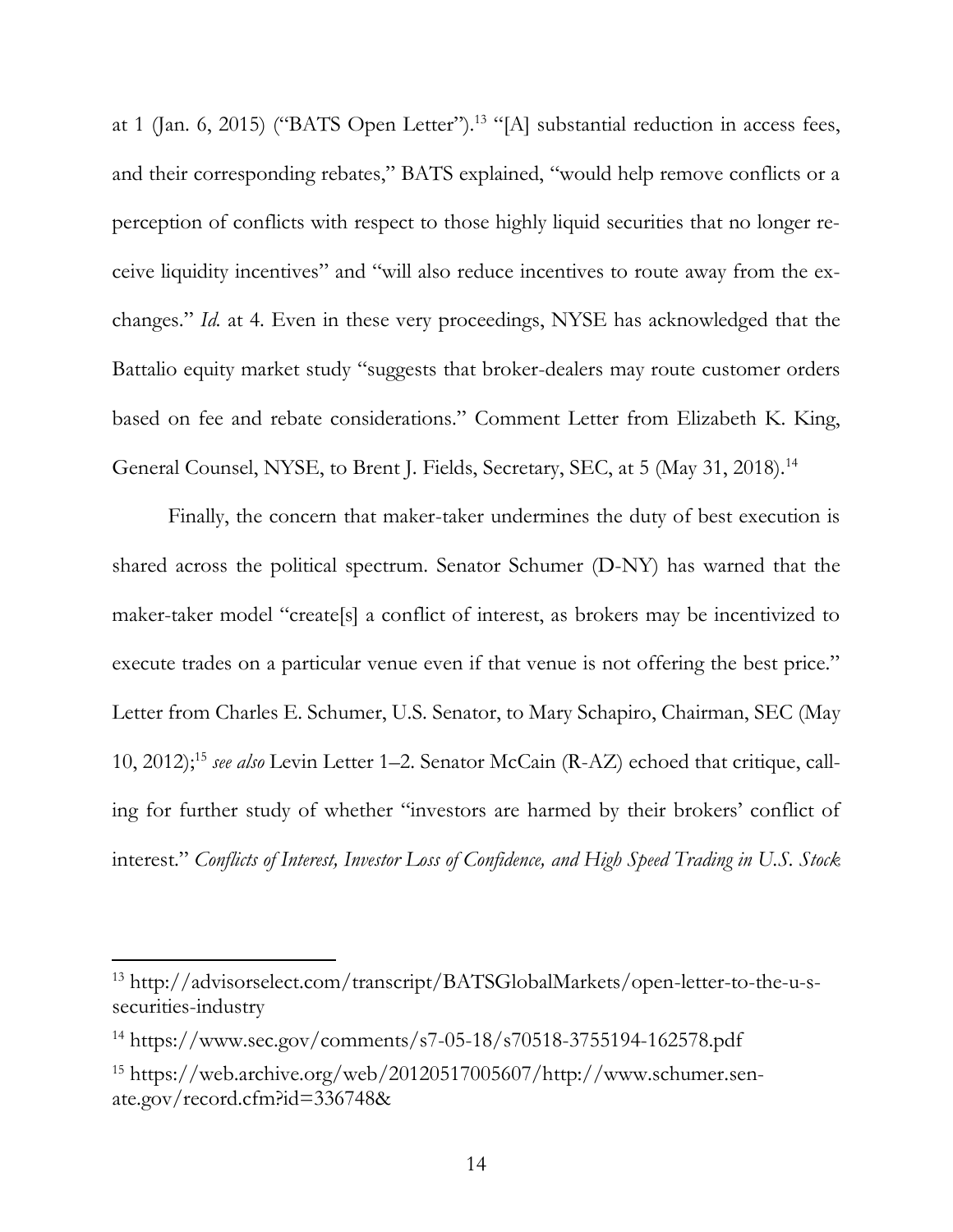*Markets Before the S. Comm. on Homeland Security*  $\mathcal{Q}^*$  *Governmental Affairs, Permanent Subcomm. on Investigations*, 113th Cong. 6 (2014). And federal regulators across different presidential administrations have sounded similar alarms. *See, e.g.*, U.S. Dep't of the Treasury, *A Financial System that Creates Economic Opportunities: Capital Markets* 62 (Oct. 2017) ("Treasury is concerned that maker-taker markets ... may create misaligned incentives for broker-dealers."); Mary Jo White, Chairman, SEC, Keynote Address at the Security Traders Association Annual Market Structure Conference: *Equity Market Structure in 2016 and for the Future* (Sept. 14, 2016) (maker-taker fees "raise concerns about, among other things, conflicts of interest between brokers and their customers"). This widespread recognition of the conflicts inherent in maker-taker fee structures contradicts the Exchanges' baseless suggestion that the transaction fee pilot is a solution in search of a problem.

#### **B. Maker-taker pricing increases market complexity.**

The second problem with the maker-taker model is that it significantly increases market complexity by fueling the proliferation of new trading venues and new order types. Such needless complexity harms investors by fragmenting liquidity, increasing the cost and risk of trading, and tilting the field in favor of high-speed intermediaries over traditional investors.

The relationship between the maker-taker model and market complexity runs through a class of traders implementing high-speed trading strategies that generally aim to profit by making markets (*i.e*., earning the difference between the bid and the offer) or from modest changes to stock prices over time periods as short as a few milliseconds.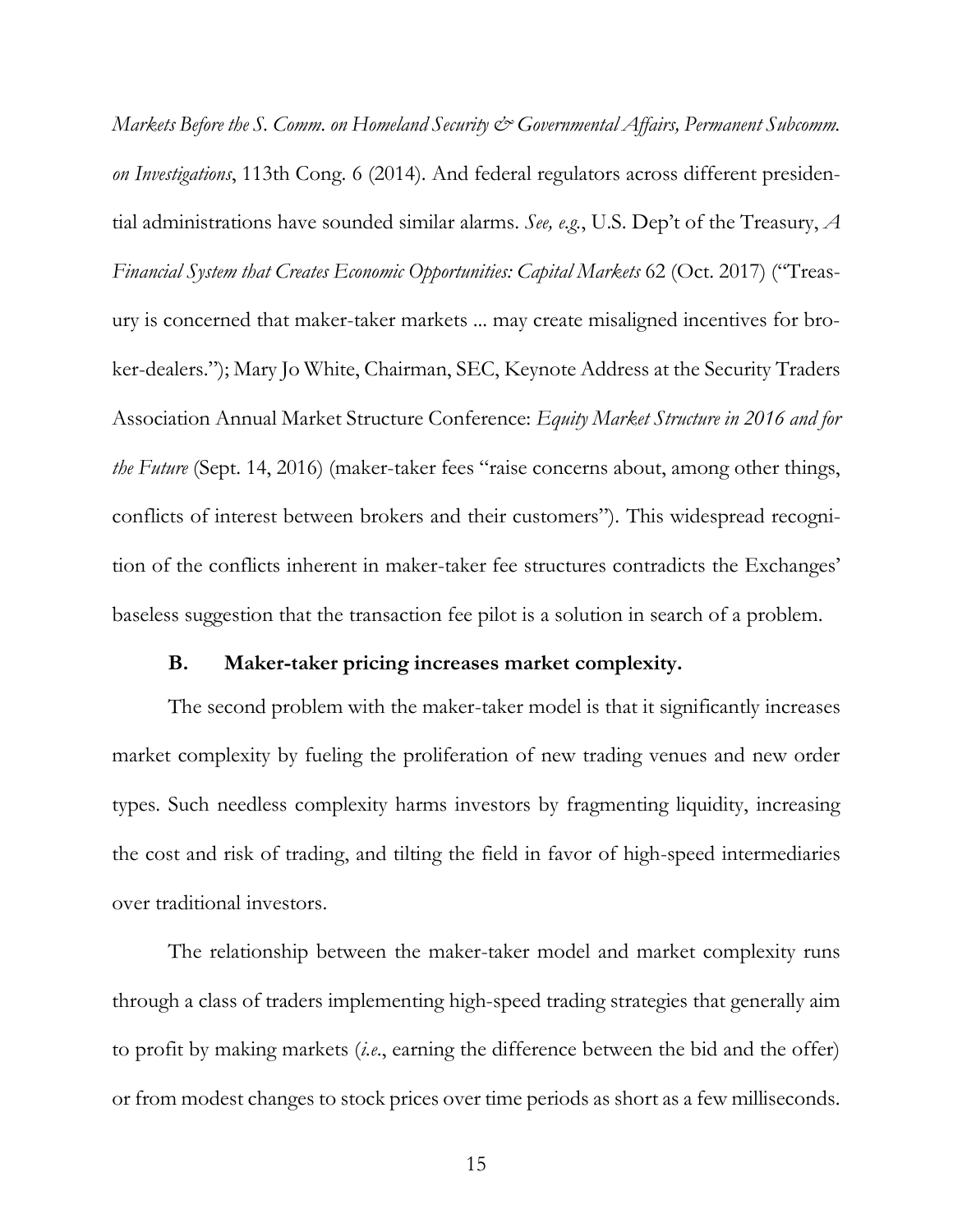These strategies are designed, at least in part, to harvest rebates and avoid fees. *See*  Dolgopolov, *supra*, at 250. And they are wildly profitable, in part because they account for more than half the trading volume in equity markets.

To compete for order flow from these extremely high-frequency, high-volume traders, the exchanges have implemented different fee and rebate structures designed to enhance high-speed traders' ability to control the amount of their transaction fees and to obtain priority in exchanges' order books so that their trades execute first, before those of any other investor. This competition has entailed the creation of new exchanges because a single exchange cannot operate with more than one pricing model simultaneously. The NYSE Group now has five equities exchanges, CBOE has four, and Nasdaq three, each with a different transaction fee and rebate structure. *See* DTM Maker-Taker Memo 22; Cboe Global Markets, Inc. Annual Report (Form 10-K) at 8 (Feb. 22, 2019); Nasdaq 2018 10-K at 9–10; Sprecher Transcript 7. The CEO of NYSE's parent company has even acknowledged that offering different pricing structures is the *raison d'être* of the new exchanges: "if we could get rid of maker-taker pricing, we would theoretically just be able to go down to one medallion and we would eliminate the number of exchanges, which are fragmenting the markets." Sprecher Transcript 7.

The market fragmentation arising from the creation of new exchanges contributes to market complexity and harms long-term investors in several ways. *Cf.* 70 Fed. Reg. at 37,499 (noting the Commission's "firm belief that one of the most important goals of the equity markets is to minimize the transaction costs of long-term investors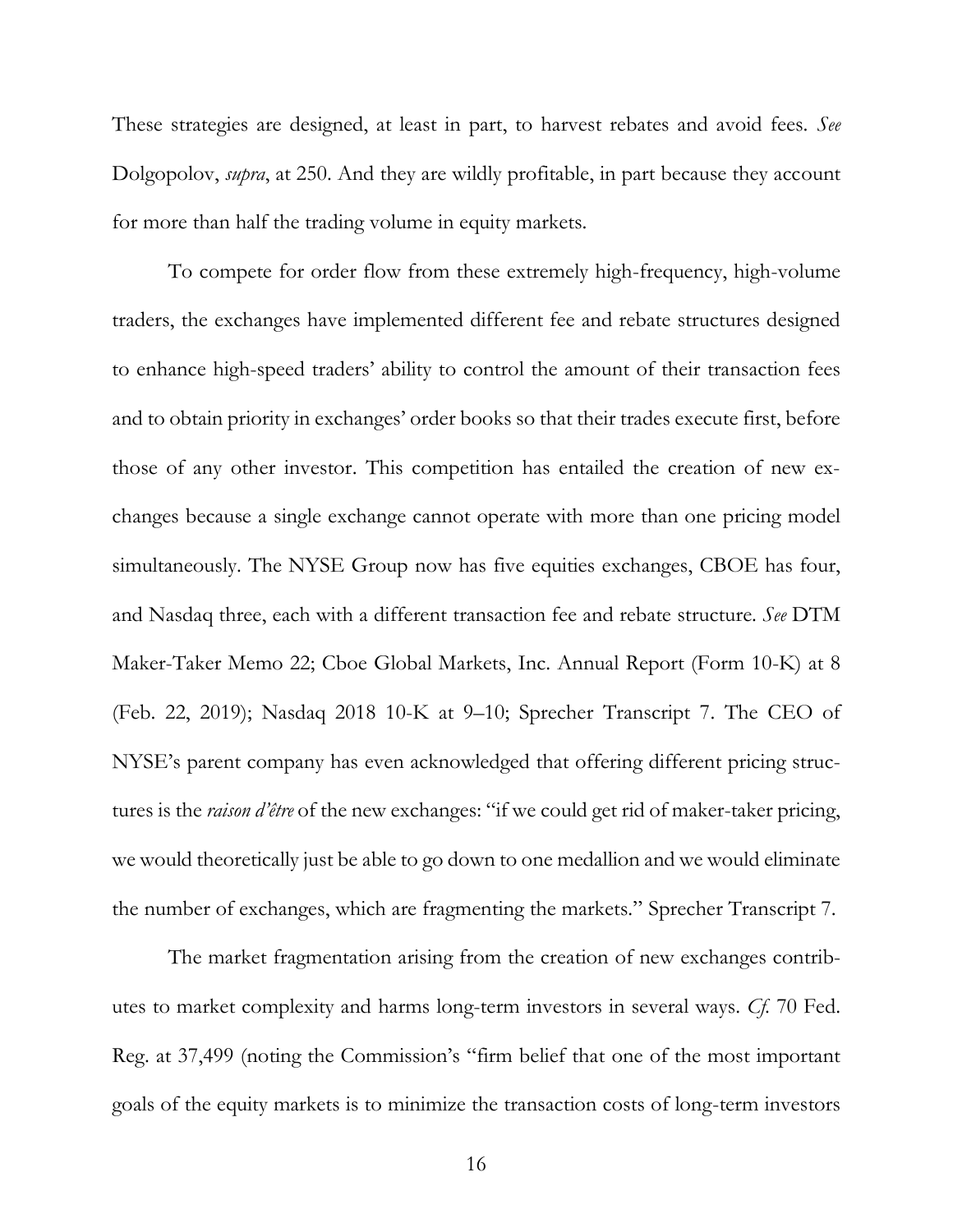and thereby to reduce the cost of capital for listed companies"). First, market fragmentation increases costs for brokers, and ultimately investors, because brokers must either join each additional exchange or otherwise pay to access it to comply with the requirement to execute trades at (or better than) the best available displayed price, on whatever exchange that price happens to be offered. *See* 17 C.F.R. § 242.611; 70 Fed. Reg. at 37,503 (justifying a transaction fee cap on the ground that, in its absence, "some 'outlier' trading centers might take advantage of the requirement to protect displayed quotations by charging exorbitant fees to those required to access the outlier's quotations"). As ICE's CEO has observed, the "increased technology cost and risks that are born[e] from maintaining connections to as many as 60 trading centers is unnecessary and ultimately increases costs to investors." *The Role of Regulation in Shaping Equity Market Structure and Electronic Trading Before the S. Comm. on Banking, Housing, & Urban Affairs*, 113th Cong. 42 (2014) (statement of Jeffrey Sprecher, Chairman and CEO, ICE). Second, market fragmentation increases market-data costs, as brokers must, as a practical matter, pay for market data from each additional exchange to inform their trading decisions. Third, fragmentation increases compliance costs because each exchange has its own rules and procedures that brokers must follow.<sup>16</sup> And, finally, market fragmentation disperses liquidity, forcing brokers to search across more venues to fill large orders and

 $\overline{a}$ 

<sup>&</sup>lt;sup>16</sup> In addition, exchanges typically change their pricing structures on a monthly basis to better compete with other venues, requiring brokers to continually update the algorithms they use to route orders. *See* DTM Maker-Taker Memo 21.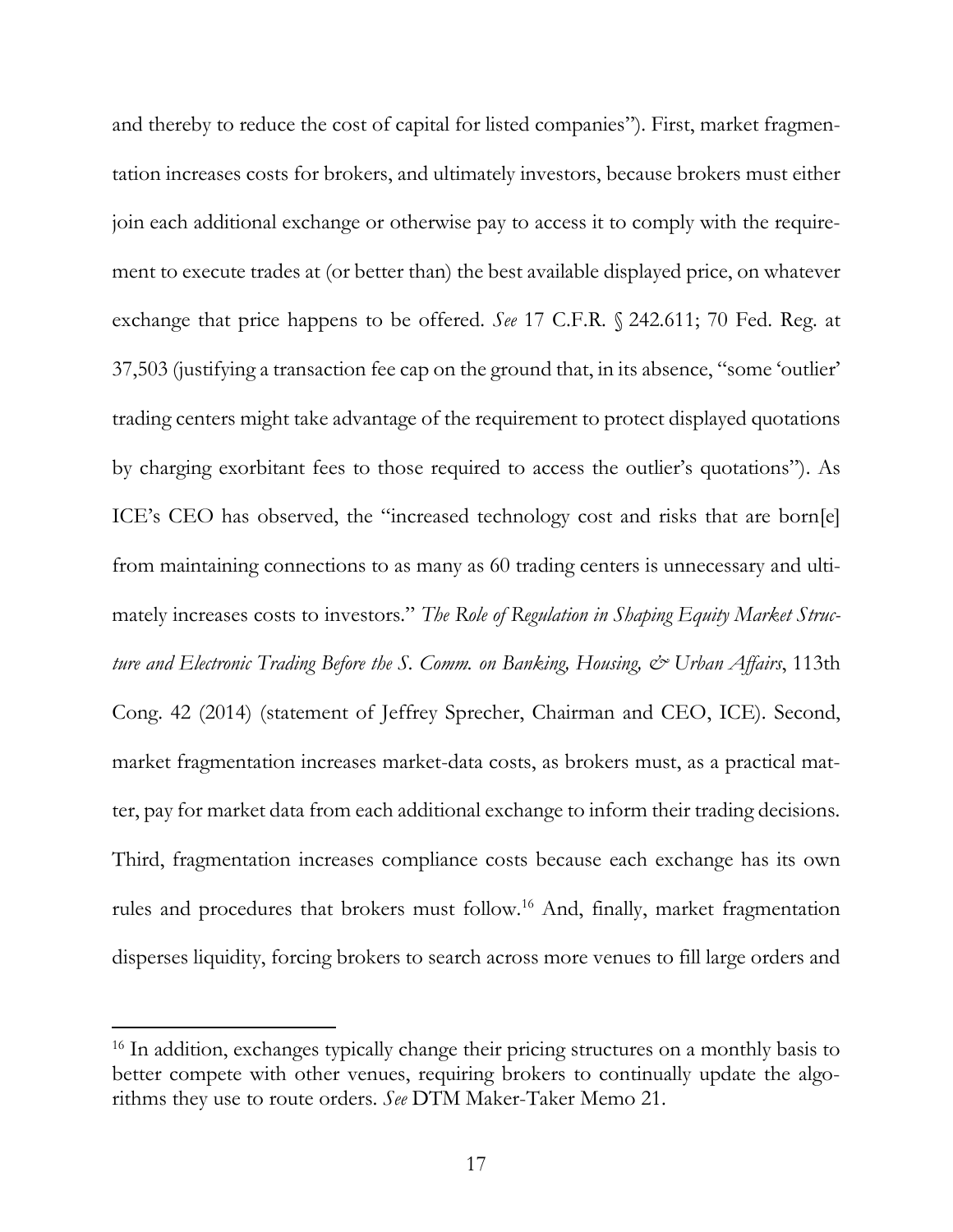thereby increasing the risks of price impact and information leakage. The high-speed intermediaries and exchanges benefit from dispersing liquidity in this manner, at the expense of long-term investors. *See* 81 Fed. Reg. at 49,436, 49,440; Concept Release on Equity Market Structure, 75 Fed. Reg. 3594, 3597–98 (Jan. 14, 2010). And dispersed liquidity forces brokers to invest in high-tech countermeasures to conceal investor trading strategies, creating a wasteful arms race that further increases the costs of trading.

Maker-taker pricing also increases market complexity by spurring the creation of complicated order types designed to maximize rebates. NYSE, for example, "ha[s] as many as 80 different order types, most of which are there to make sure that somebody gets the right rebate or doesn't breach Reg NMS as they're trying to get a rebate." Sprecher Transcript 7. Nasdaq, likewise, offers order types designed solely to "increase market participants' ability to control their provision, or taking, of market liquidity and thus better anticipate trading costs." *See* Nasdaq Global Trading & Market Servs., *Post-*Only Order (2017)<sup>17</sup> (describing a post-only order, which is cancelled or automatically repriced if it would otherwise be marketable when sent to the exchange so that users can ensure that the order will never result in a take fee and will, if executed, result only in a rebate). These order types can be so complex that even the Exchanges have had difficulty describing them accurately: in 2015, two exchanges agreed to pay \$14 million for

<sup>17</sup> https://www.nasdaqtrader.com/content/ProductsServices/Trading/postonly\_factsheet.pdf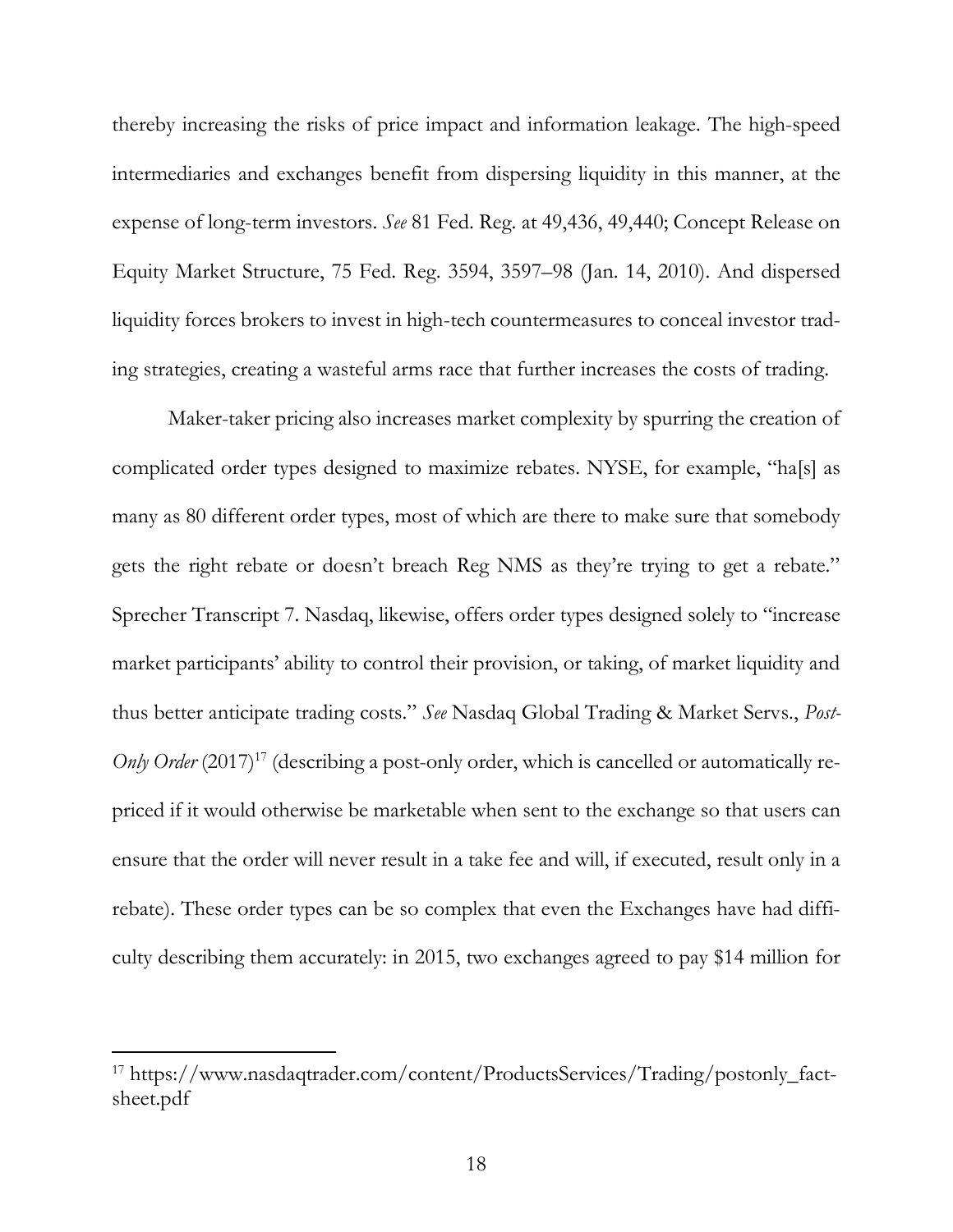inaccurately describing order types they offered. *See In re EDGA Exch., Inc. & EDGX Exch., Inc.*, Exchange Act Release No. 34-74032, 2015 WL 13016515 (Jan. 12, 2015); *see also* Mary Jo White, Chairman, SEC, Speech to Sandler O'Neill & Partners, L.P. Global Exchange & Brokerage Conference: *Enhancing Our Equity Market Structure* (June 5, 2014) (calling on exchanges to "conduct a comprehensive review of their order types" to "help clarify the nature of their order types and how they interact with each other").

As with market fragmentation, the complexity generated by the proliferation of order types harms investors. It prevents all but the most sophisticated participants from fully understanding how equity markets work and creates an informational advantage that those participants exploit, often to investors' detriment. These effects are inimical to "efficient and effective market operations," "fair and orderly markets," "fair competition among brokers and dealers," and "the best execution" of investors' orders, 15 U.S.C.  $\sqrt{78k-1(a)(1)}$ —that is, to the core goals of the national market system.

#### **C. Maker-taker pricing reduces price transparency.**

Finally, maker-taker pricing undermines price transparency by masking the true economic price of trading. With maker-taker pricing, the true price of a transaction is not reflected in displayed quotes because such quotes—which must be in penny increments, *see* 17 C.F.R. § 242.612(a)—do not include the sub-penny fees and rebates on maker-taker (and taker-maker) exchanges. These invisible, sub-penny spreads make ascertaining the true price of a security more complex. As ICE's CEO put it: "The price that we see as a bid/offer price in the market is really not the price because there are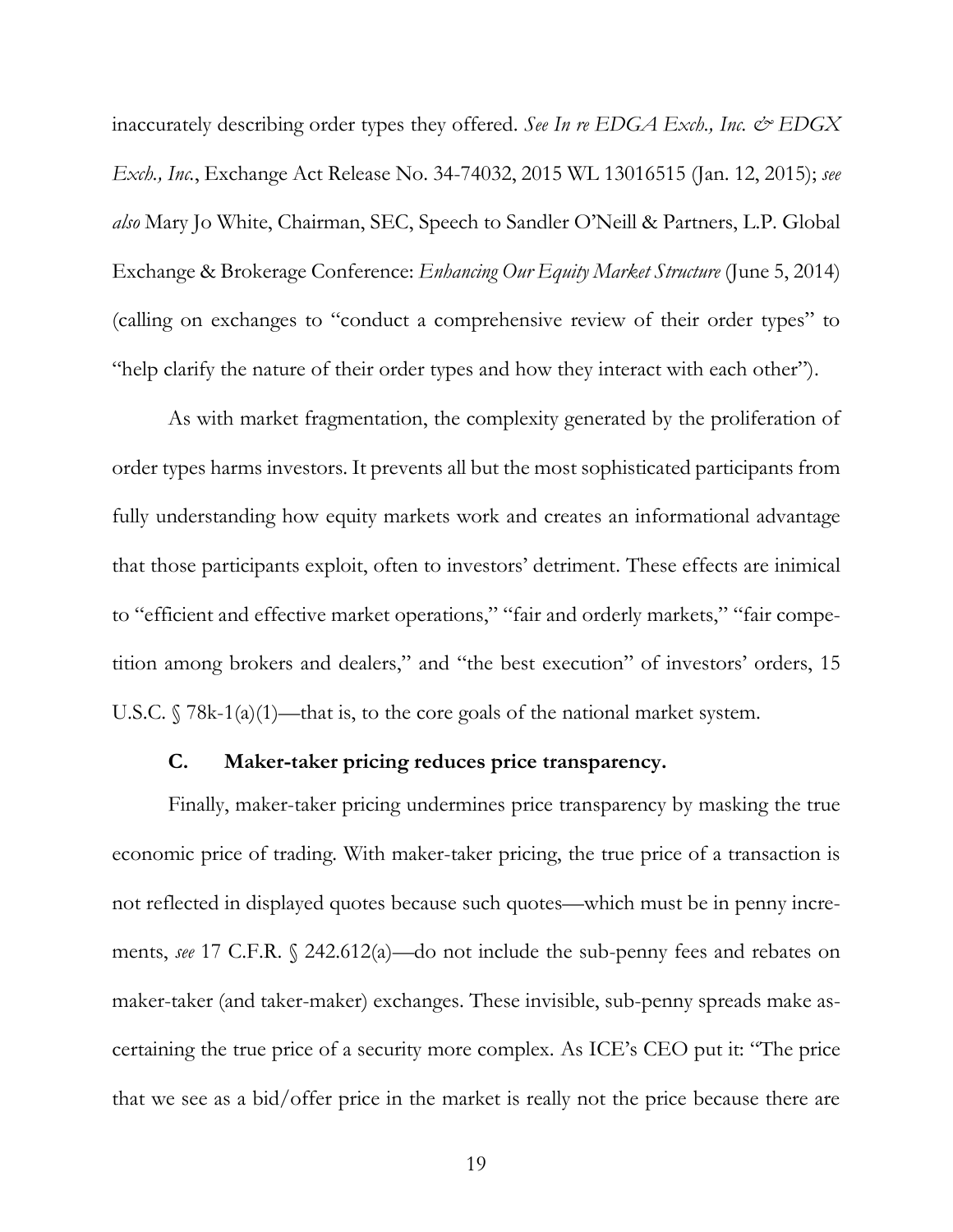rebates and other discounts .... So we don't have a view of the actual price which I think is to a certain degree false advertising when you have a public ticker." Stebbins, *supra*.

Two additional factors exacerbate this lack of transparency. First, on a given exchange, fees and rebates may vary with volume, such that, at the time of execution, even the broker may not know the actual net price of a trade. Dolgopolov, *supra*, at 267–68. Second, across exchanges, fees can vary substantially, such that the net price of a given transaction on one exchange likely will differ from the net price of the same transaction on another. *See* DTM Maker-Taker Memo 27.

Furthermore, the degree to which the maker-taker model distorts pricing has increased in recent years. When the Commission adopted a transaction fee cap of \$0.003 per share in 2005, it stated that, "[f]or quotations to be fair and useful, there must be some limit on the extent to which the true price for those who access quotations can vary from the displayed price." 70 Fed. Reg. at 37,584. Since then, narrower spreads and lower trading commissions have left transaction fees and rebates accounting for a larger share of transaction costs, and, thus, a larger percentage of the variance between displayed and true prices—a point the Exchanges themselves have recognized. *See ICE's Six Recommendations for Reforming Markets*, Wall St. J. (Dec. 18, 2014);<sup>18</sup> BATS Open Letter 3 (calling for the fee cap to be "reevaluated for potential market distortions given the

<sup>18</sup> https://blogs.wsj.com/moneybeat/2014/12/18/ices-six-recommendations-for-reforming-markets/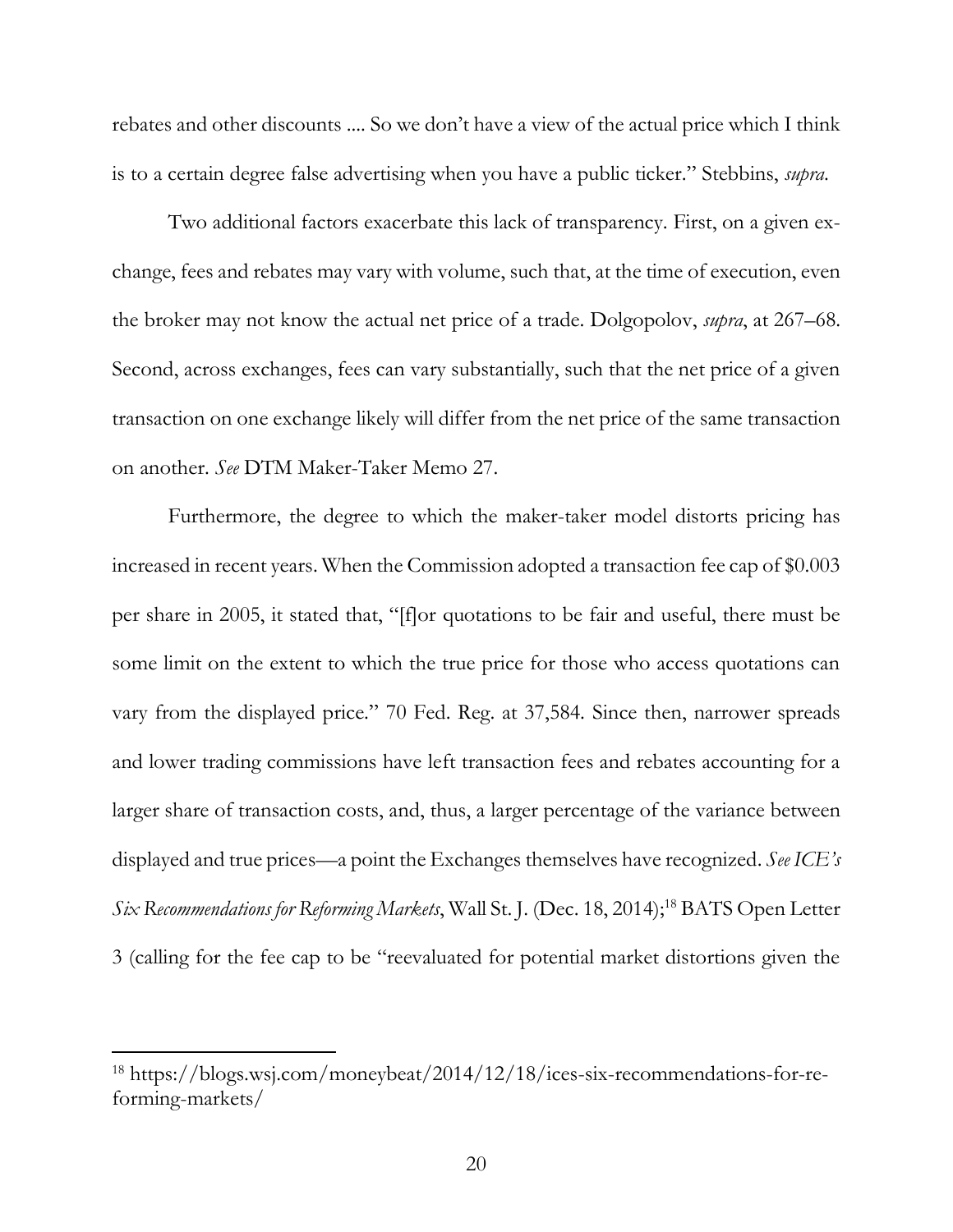substantially altered broker models and reductions in commissions since the implementation of Regulation NMS").

The complexity of maker-taker pricing amplifies the difficulty of determining true trading costs, especially for smaller investors, impairing their ability to evaluate the quality of the executions they receive. Maker-taker fees and rebates obscure prices to the point where only significant effort, time, and investment in sophisticated and expensive technologies can decipher the quality of executions. Given the importance of execution quality, market structure must facilitate investors' ability to evaluate their brokers' performance. By undermining price transparency, maker-taker pricing does the reverse, to the detriment of investors and markets.

#### **II. The Commission Reasonably Explained Why The Alternatives The Exchanges Proposed Were Insufficient To Achieve The Pilot's Purposes.**

As the foregoing demonstrates, the Commission reasonably decided to investigate the wide variety of problems associated with maker-taker pricing to inform future regulation of transaction pricing. *See* 84 Fed. Reg. at 5203. The Exchanges, however, assert that the Commission decided to undertake the transaction fee pilot without "meaningfully consider[ing]" any of the four alternative proposals they put forward. Br. 54. This is clearly not so. The Commission explained why the pilot is the *only* way to obtain the information needed to understand the full range of concerns surrounding the maker-taker model, and why the proposed alternatives were insufficient.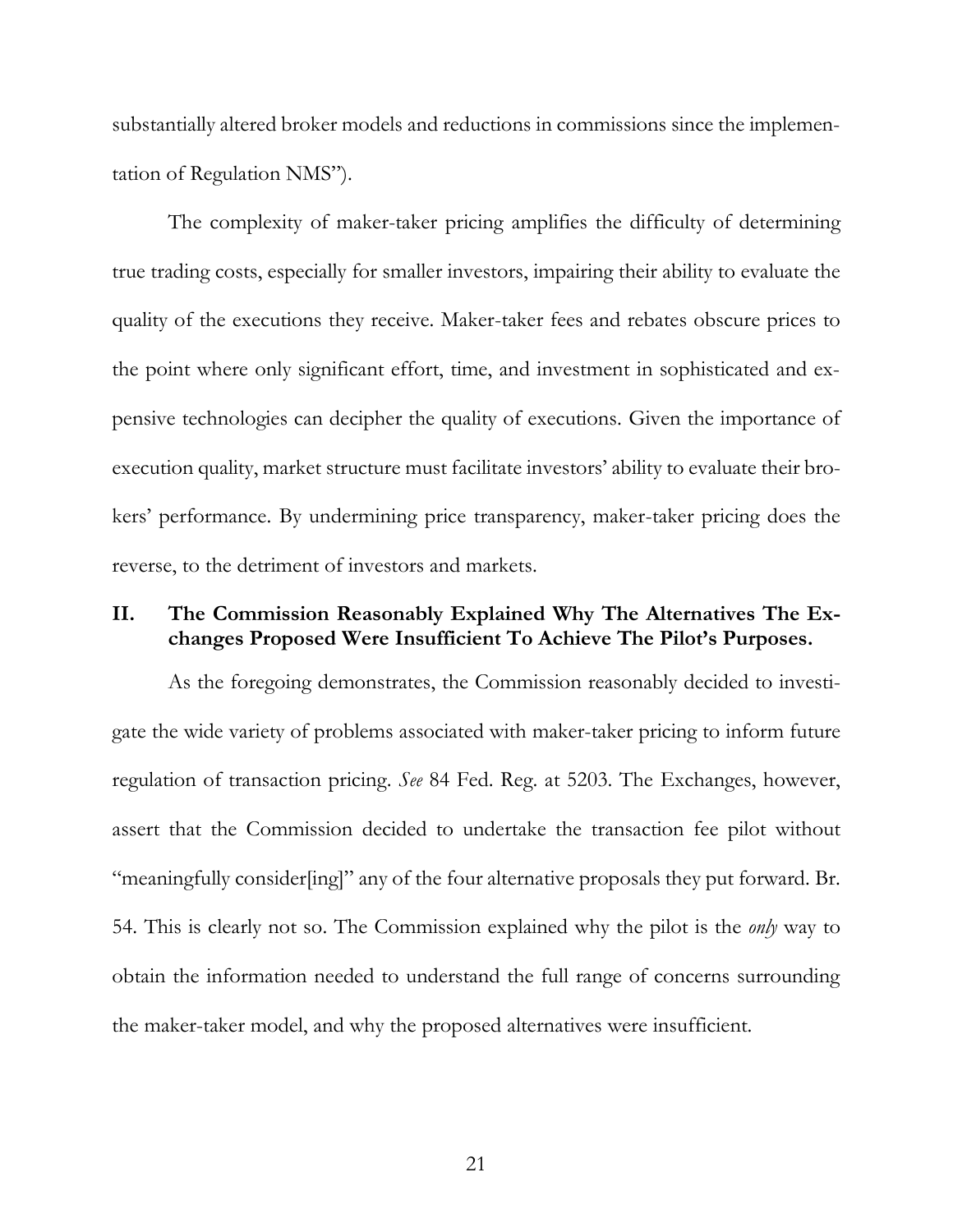*First*, the Exchanges fault the Commission's reasons for refusing to use existing data or enhance disclosure requirements as substitutes for the pilot. According to the Exchanges, the Commission rejected these alternatives solely on the ground that it "sought broader information regarding 'all potential impacts from fees and rebates' that could not be obtained through these disclosures," but failed to "actually identify" any potential impacts that "could not be measured through these alternative methods." *Id.* (quoting 84 Fed. Reg. at 5228). Both parts of this argument are wrong.

To begin with, the Commission *did* offer other reasons these alternatives would not work. The Commission provided a detailed explanation—which the Exchanges inexplicably ignore—as to why existing data are no substitute for the information the Commission will obtain from the pilot. *See* 84 Fed. Reg. at 5250–53. It explained, for example, that existing data regarding broker-dealer routing practices—which the Commission recently enhanced at the Exchanges' urging, *see* Amendments to Disclosure of Order Handling Information, 83 Fed. Reg. 58,338 (Nov. 19, 2018)—still are "not granular enough to thoroughly study conflicts of interest" and "will not enable researchers to look at the full picture of how a broker-dealer responds to fees" because the data are aggregated quarterly, but the exchanges revise their fee schedules multiple times within a quarter. 84 Fed. Reg. at 5251. Because of these and other limitations, the Commission concluded that existing information "is insufficient by itself to determine the impact of exchange transaction fees and rebates on broker-dealer order routing decisions." *Id.*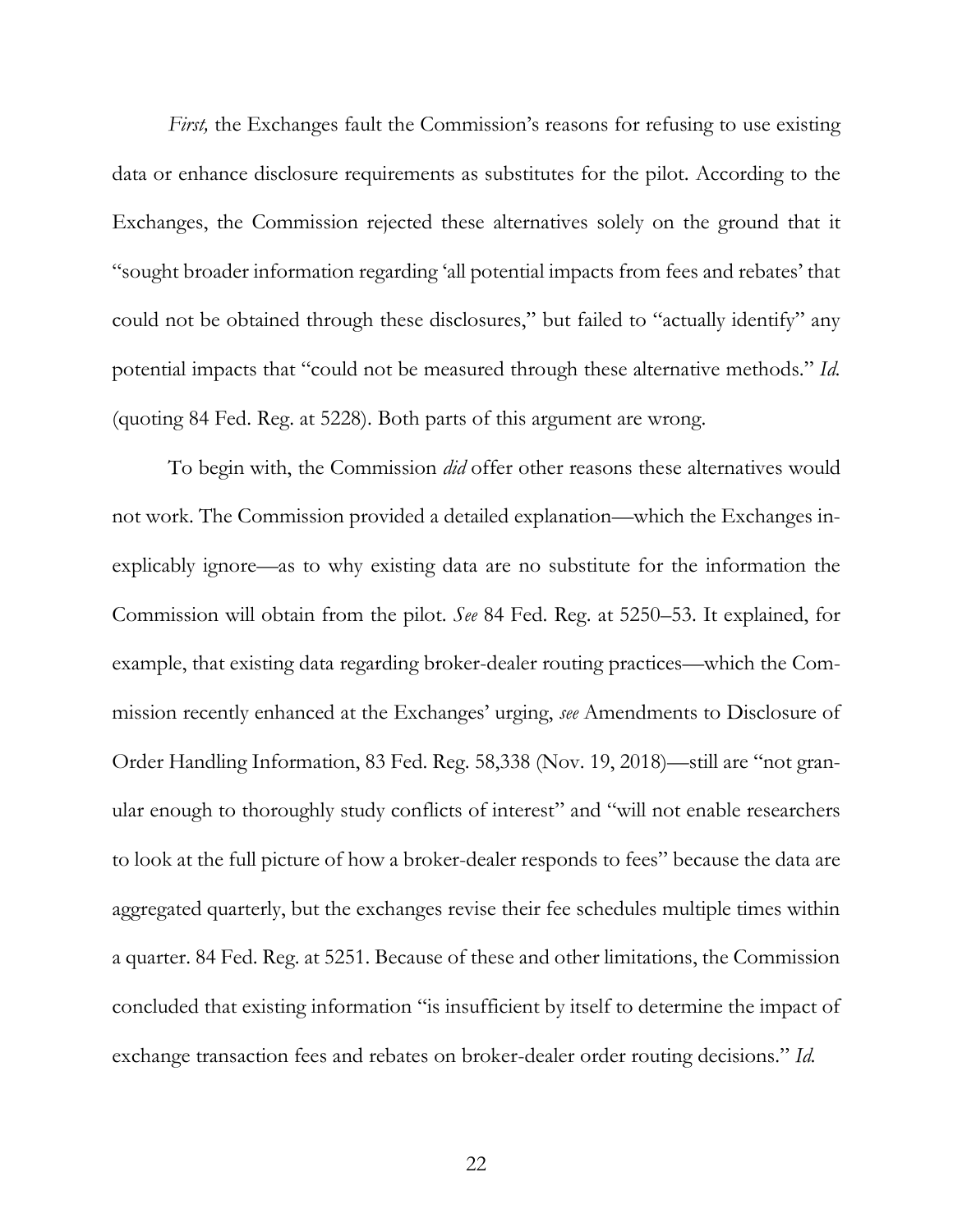Moreover, the Commission observed that "[e]ven with perfect data," it still would not "have comprehensive, empirical evidence to study the effects on the market that the Pilot is intended to study," because "researchers would struggle to identify the causality necessary to robustly link fee and rebate effects on order routing to order execution quality." *Id.* at 5253. Without a pilot, researchers could not tell whether fees and rebates drove order-routing, or vice-versa, which "might lead the Commission to draw incorrect conclusions." *Id.* The Exchanges simply ignore these other reasons.

The Exchanges also ignore that the Commission identified potential impacts from maker-taker pricing that existing data and enhanced disclosures could not measure. The Commission explained that because these alternatives "focu[s] only on one narrow aspect of the Pilot—studying the conflicts of interest between brokers and their customers when exchanges pay rebates," *id.* at 5227–28—they "would not provide sufficient data to evaluate the effects of transaction fees and rebates on market quality[,] execution," *id.* at 5227 n.311, and order-routing behavior, *id.* at 5251. Nor would these alternatives provide information on "how fees and rebates may affect stocks differently depending on their liquidity." *Id.* at 5228.

These reasonable explanations are fatal to the Exchanges' argument. Whether or not the Exchanges *agree* with the Commission's explanations is beside the point. These were the Commission's judgments to make, and the Commission more than adequately explained why it found the proposed alternatives inadequate. Nothing more is required. *See Taylor v. FAA*, 895 F.3d 56, 66 (D.C. Cir. 2018).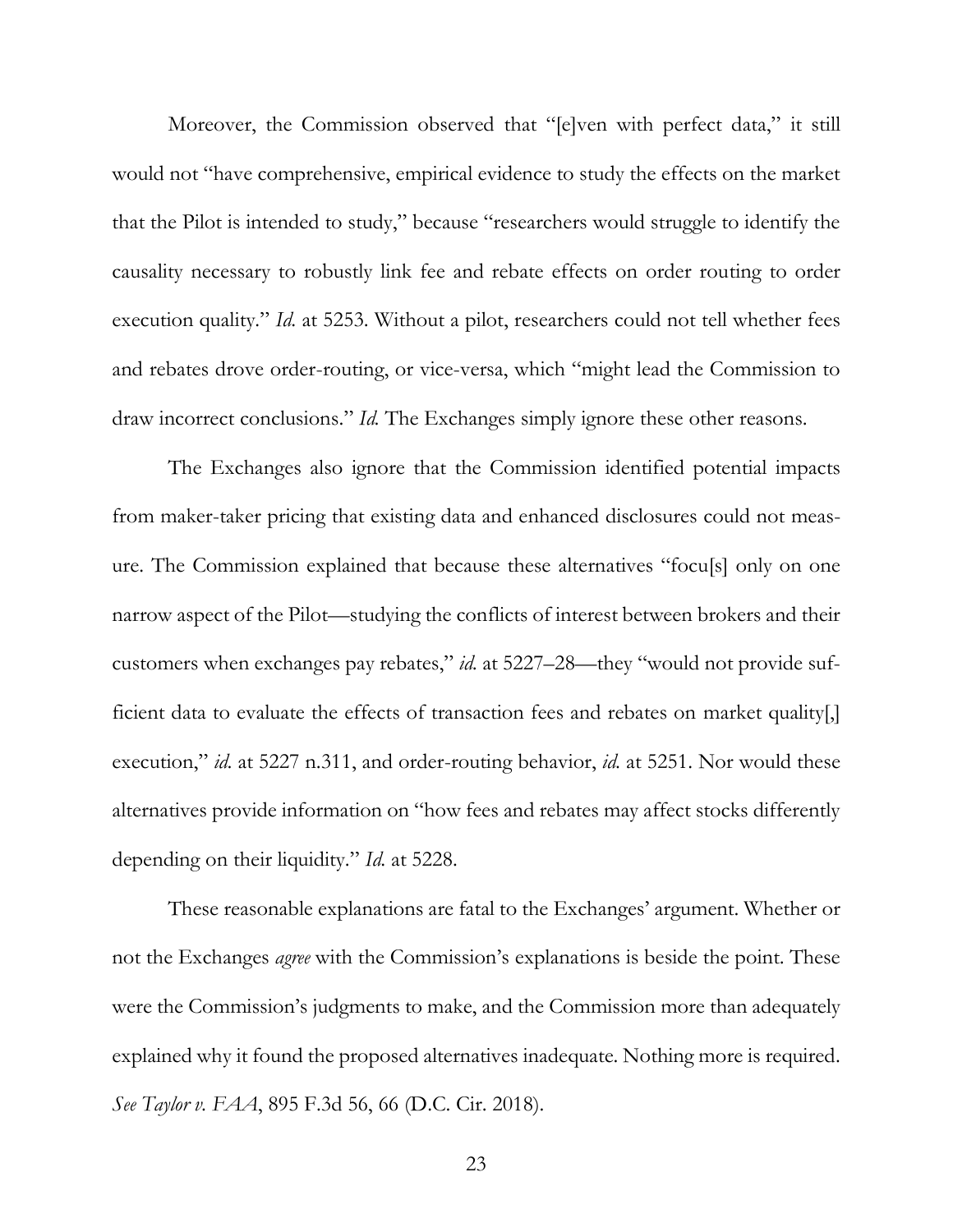*Second*, the Exchanges suggest that the Commission rejected the alternative of strengthening the duty of best execution simply because the maker-taker model has "long been the subject of debate." Br. 55. But this too is wrong. Addressing this alternative alongside several other market-structure initiatives, the Commission explained that these proposals "may implicate equity market structure questions that are narrower or broader than, or independent of, exchange fee models." 84 Fed. Reg. at 5228. Strengthening the duty of best execution would not address concerns over market quality or complexity because the duty focuses narrowly on brokers' conflicts of interest. *See* Comment Letter from Edward T. Tilly, Chairman & CEO, Cboe, to Brent J. Fields, Secretary, SEC on Proposed Transaction Fee Pilot for NMS Stocks, at 22 (May 25, 2018) (proposing strengthening the duty to "mitigate potential conflicts of interest"). 19

*Finally*, the Exchanges argue that the Commission failed to reasonably address the proposal that issuers be allowed to opt out of the pilot. The Exchanges concede that the Commission considered this proposal, rejecting it because "allowing issuers to opt out could undermine the representativeness of the Pilot's treatment groups and

<sup>19</sup> https://www.sec.gov/comments/s7-05-18/s70518-3718531-162484.pdf. Moreover, FINRA guidance already addresses the relationship between the duty of best execution and maker-taker pricing, warning that "firms should not allow access fees charged by particular venues to inappropriately affect their routing decisions, and, in general, a firm's routing decisions should not be unduly influenced by a particular venue's fee or rebate structure." FINRA, *Regulatory Notice 15-46*, at 6 (Nov. 2015).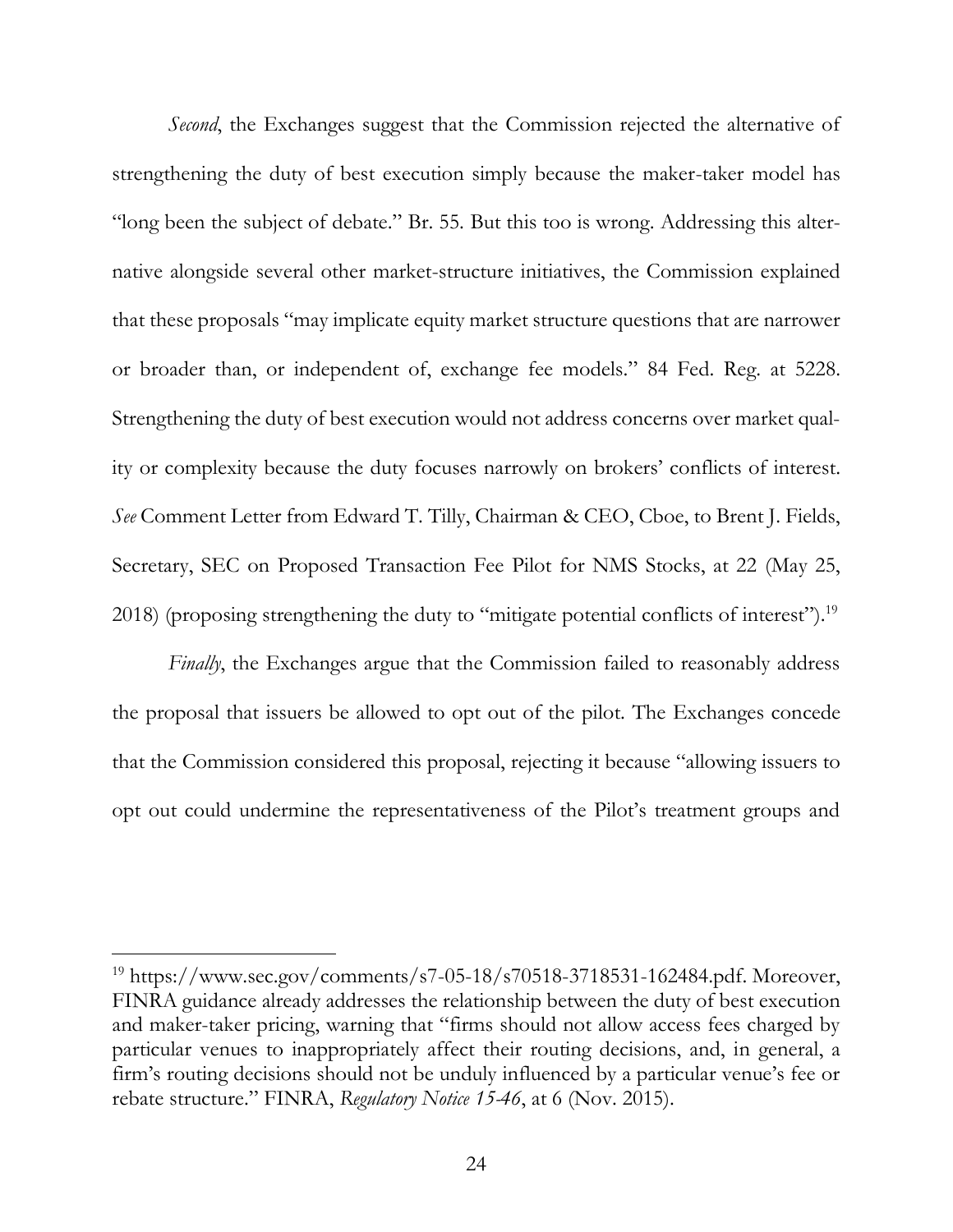potentially bias the Pilot's results, depending on the number and characteristics of issuers that opt out." 84 Fed. Reg. at 5213. The Exchanges fault this explanation as insufficient because the Commission "made no effort to ascertain the number or characteristics of those issuers that would actually exercise an opt-out right." Br. 55. Fundamentally, however, this argument overlooks that the Commission had good reason to fear that an opt-out would undermine the pilot's results, having received several dozen letters from issuers asking to be excluded. *See* 84 Fed. Reg. at 5212 n.137. The Exchanges also ignore the Commission's concern that the characteristics possibly correlated with the decision to opt out may be "unobservable." *Id.* at 5297.

The Exchanges nevertheless suggest that the Commission should have surveyed issuers about their willingness to participate voluntarily in a pilot. Br. 55. But this suggestion gets the burden regarding alternatives backwards: it was incumbent on the proponents of the opt-out alternative to show that it would *not* skew the results, and "there is nothing unreasonable in [the Commission's] demand that proponents furnish the proposed alternatives with adequate support." *Cent. Me. Power Co. v. FERC*, 252 F.3d 34, 44 (1st Cir. 2001). The opt-out proposal threatened the pilot's ability to provide broad, useful lessons for the national market system, and the Commission reasonably refused to adopt it without any evidence that it would not impair this core purpose.

The Exchanges also fail to recognize that the Commission was not persuaded that the pilot would harm issuers. *See* 84 Fed. Reg. at 5289 ("[T]he Commission does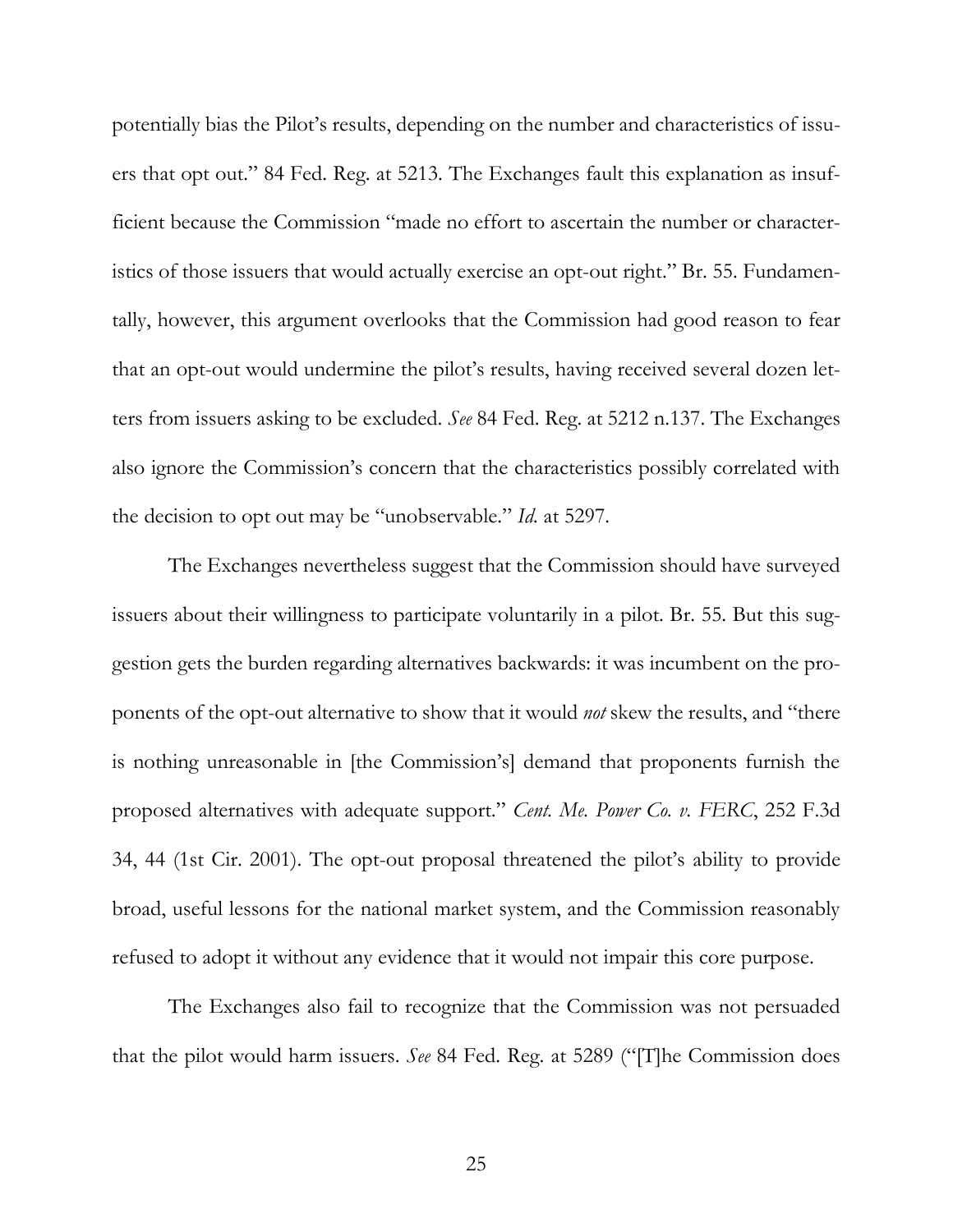not expect the Pilot will have significant effects on the ability of firms to raise capital.").<sup>20</sup> Given these "uncertain harms" and the serious concern that an opt-out would undermine pilot results, the Commission reasonably judged it imprudent to jeopardize the "collection of useful and representative data" by adopting this proposal. *Id.* at 5213.

In short, the Commission reasonably concluded that the pilot is necessary to illuminate the full range of problems associated with current transaction fee pricing models, and reasonably explained why the proposed alternatives either would not provide the information needed or would undermine the pilot's results. The Exchanges' contrary arguments either entirely ignore or fail to meaningfully grapple with the Commission's reasoning, and provide no basis to disturb the rule.

#### **CONCLUSION**

For the foregoing reasons, the transaction fee pilot is urgently needed and furthers the Commission's core statutory obligation to maintain fair, orderly, and efficient securities markets. *Amici* therefore respectfully urge the Court to deny the petitions for review and allow the transaction fee pilot to proceed.

 $\overline{a}$ 

<sup>&</sup>lt;sup>20</sup> *Amici* agree with this conclusion. Companies' stocks should not become less attractive investments if they are included in a pilot test group because market structure is not a consideration that drives investment decisions of long-term investors, such as regulated funds and the advisers that act on their behalf.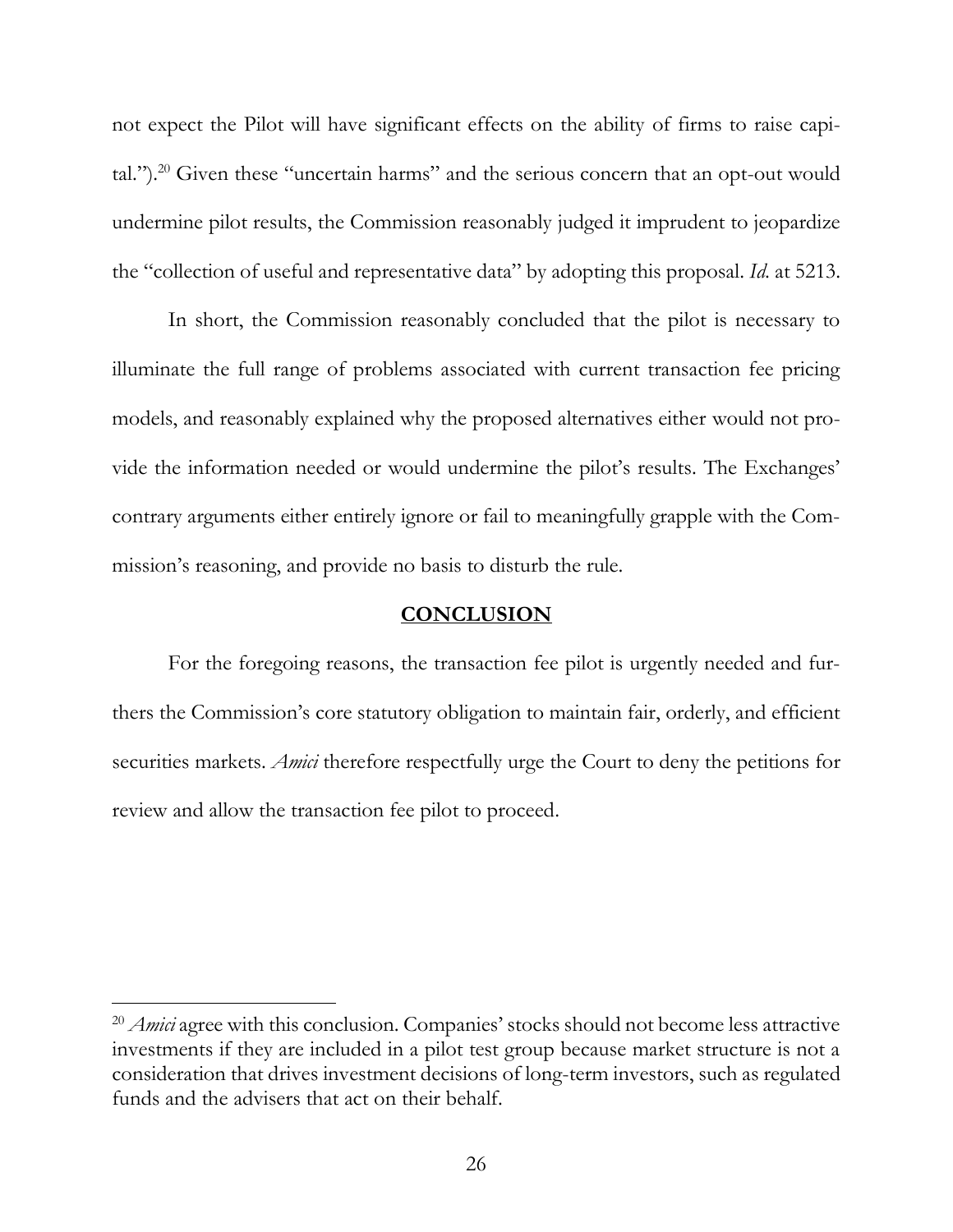Dated: August 1, 2019 Respectfully submitted,

### /s/ *Eric D. McArthur*

James Brigagliano Eric D. McArthur Charles A. Sommers Daniel J. Feith SIDLEY AUSTIN LLP 1501 K Street NW Washington, D.C. 20005 202.736.8000 emcarthur@sidley.com

Paul Schott Stevens Susan M. Olson George M. Gilbert INVESTMENT COMPANY INSTITUTE 1041 H Street NW Washington, D.C. 20005 202.326.5800

Jeffrey P. Mahoney COUNCIL OF INSTITUTIONAL INVES-TORS 1717 Pennsylvania Avenue NW Suite 350 Washington, D.C. 20006 202.822.0800

*Counsel for Amici Curiae*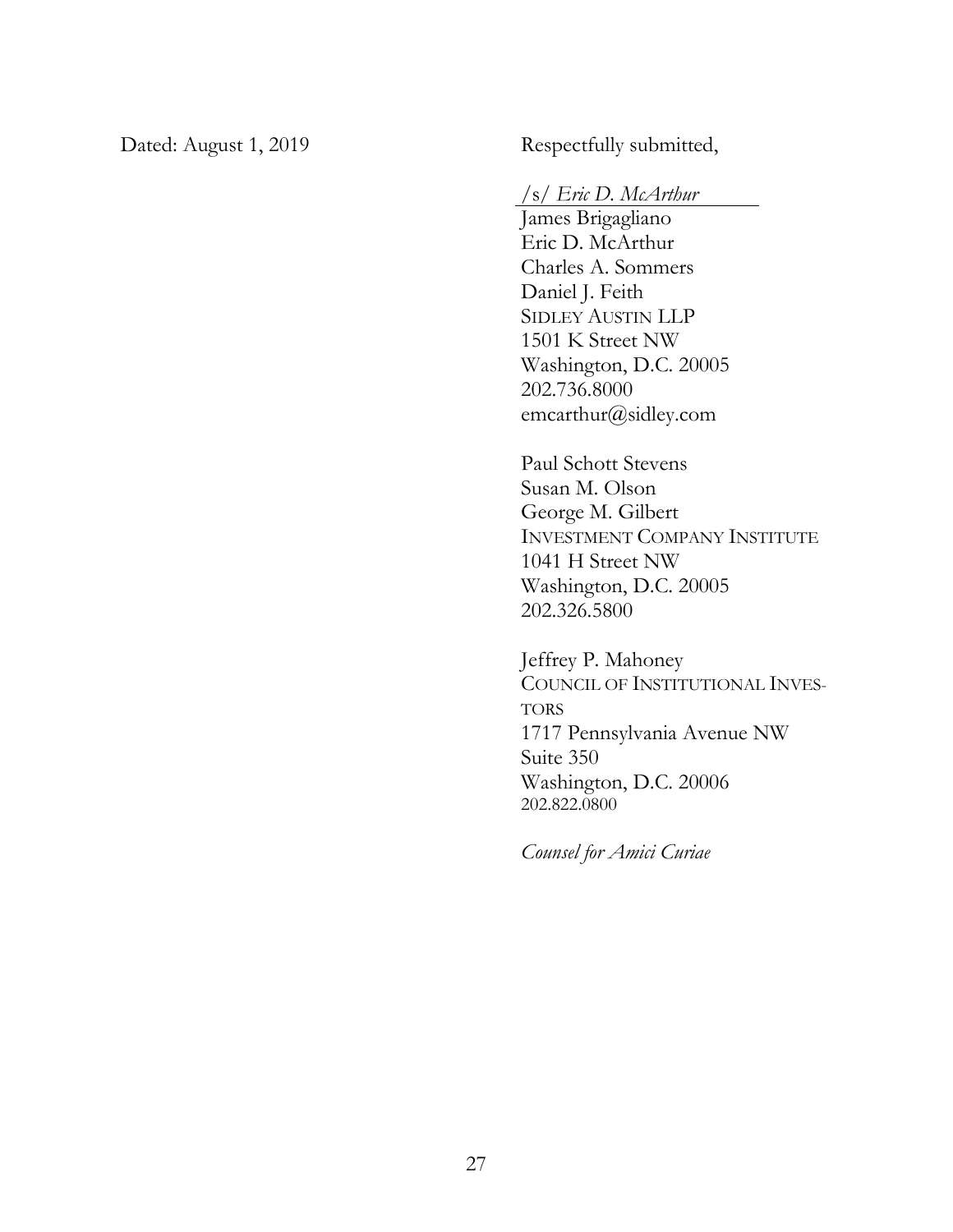### **CERTIFICATE REGARDING SEPARATE BRIEF**

Pursuant to D.C. Circuit Rule 29(d), I certify that a separate amicus brief is necessary because of the unique perspective offered by *amici* as the leading representatives of regulated funds and institutional investors, which together are among the largest investors in U.S. equities markets.

/s/ *Eric D. McArthur*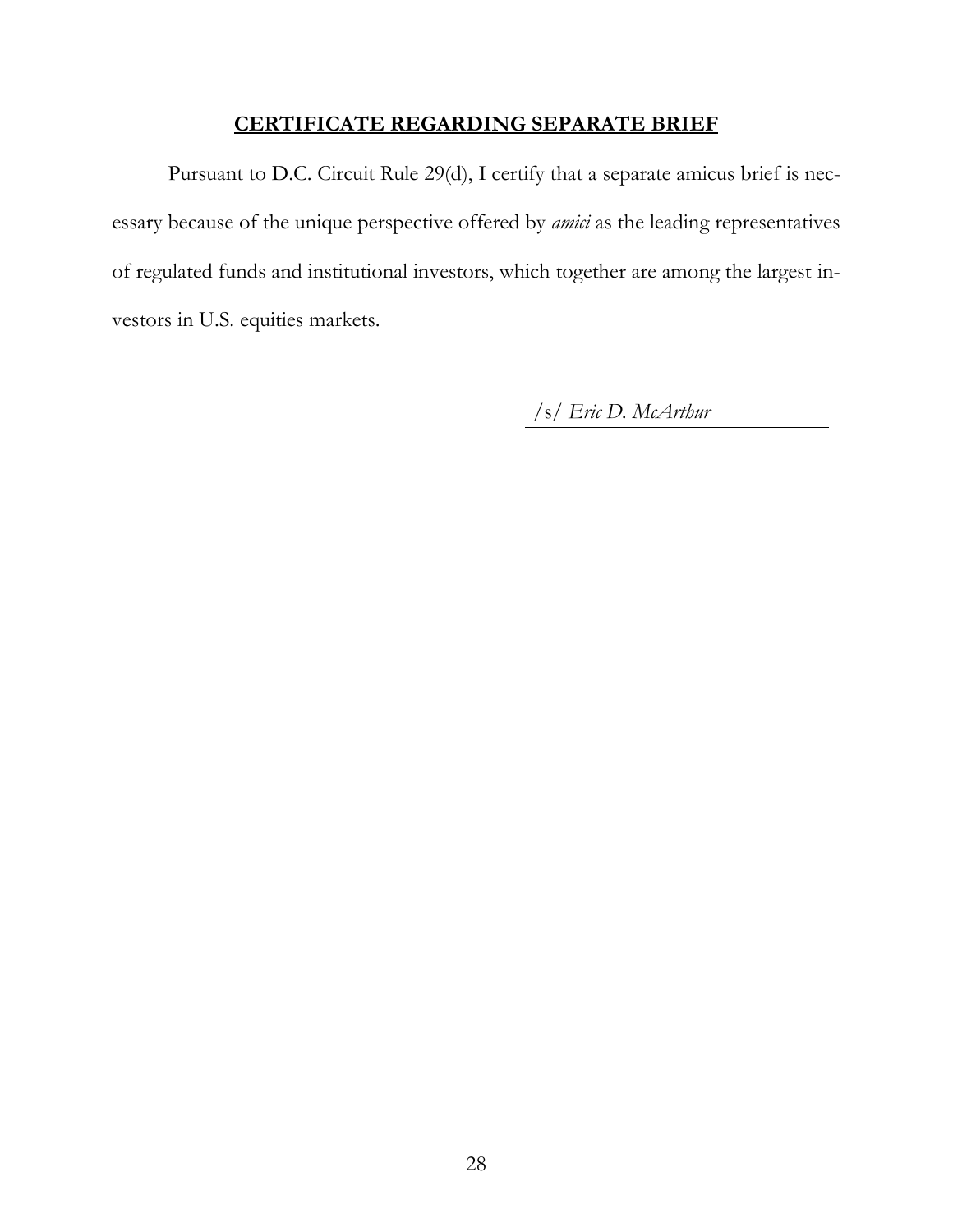#### **CERTIFICATE OF COMPLIANCE**

This brief complies with the typeface requirements of Fed. R. App. P. 32(a)(5) and type-style requirements of Fed. R. App. P. 32(a)(6) because it has been prepared in a proportionally spaced typeface using Microsoft Word in 14-point Garamond font.

This brief complies with the word-count limitation under Fed. R. App. P. 29(a)(5) and 32(a)(7)(B) because it contains 6485 words, not counting the parts excluded by Fed. R. App. P. 32(f) and Circuit Rule 32(e)(1).

/s/ *Eric D. McArthur*